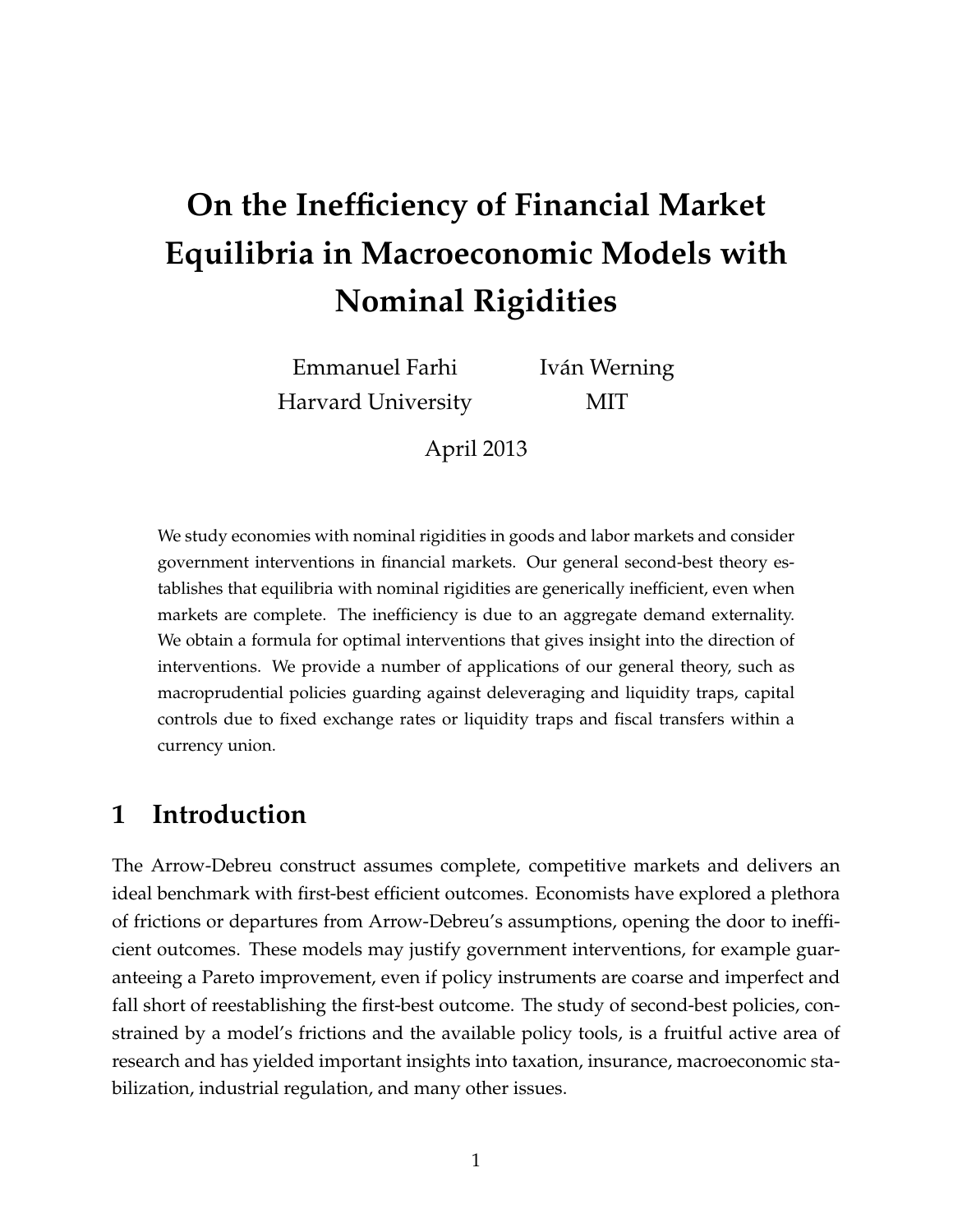A large part of macroeconomic thinking and modeling is dominated by a particular friction: nominal rigidities. When prices and wages are constrained so that they can only adjust slowly, the equilibrium outcome is inefficient, potentially resembling economic slumps and booms. They also imply that monetary policy and shocks are nonneutral. The centrality of nominal rigidities is often traced back to John Maynard Keynes, but it was also embraced by Milton Friedman (e.g. [Friedman,](#page-33-0) [1953\)](#page-33-0); it is embodied in early macroeconomic models, in the disequilibrium literature of the 1970s (e.g. [Barro and](#page-33-1) [Grossman,](#page-33-1) [1971\)](#page-33-1) and in the recent and large New-Keynesian literature featuring monopolistic competition.

This goal of this paper is to offer a general theory, capable of encompassing a range of important applications, establishing that interventions in financial markets can be generically Pareto improving in models with nominal rigidities in goods and labor markets, of the kind often assumed in macroeconomic models. We approach this endeavor in a way that parallels [Geanakoplos and Polemarchakis](#page-34-0) [\(1985\)](#page-34-0). They established that if asset markets are incomplete, then financial market equilibria are generically *constrained* inef-ficient;<sup>[1](#page-1-0)</sup> similar results are obtained in economies with private information or borrowing constraints (see e.g. [Greenwald and Stiglitz,](#page-34-1) [1986\)](#page-34-1). In contrast, we assume that asset markets are complete, but establish that financial market equilibria are generically *constrained* inefficient when there are nominal rigidities in goods or labor markets.

By constrained inefficiency we mean, in both cases, that the planner does not necessarily have the tools necessary to entirely overcome the frictions leading to inefficiencies. For example, in our applications the policy instruments can be interpreted as taxes or regulation on borrowing or portfolio decisions. It is also important that monetary policy be constrained and unable to overcome the nominal rigidities. In some applications it is also important that tax instruments be somewhat constrained, to avoid being able to control all relative prices and effectively undo the price rigidities.

Although we share the focus on constrained inefficiency with the pecuniary externality literature, as well as the effort to provide a general theory that encompasses many applications, the source of our results is completely different. The key friction is their

<span id="page-1-0"></span><sup>&</sup>lt;sup>1</sup>The source of the constrained inefficiency can be understood by the earlier work by [Stiglitz](#page-34-2) [\(1982\)](#page-34-2). Stiglitz showed that when asset markets are incomplete and there is more than one commodity then redistributions of asset holdings induce relative price changes in each state of the world. These relative price changes, in turn, affect the spanning properties of the limited existing set of assets. This "pecuniary externality" is not internalized by competitive agents, but can be used by the planner to improve the equilibrium outcome. Stiglitz showed that strong assumptions, such as homothetic preferences, are required to guarantee efficiency, suggesting that the conditions needed for efficiency are of a knife edge nature. Geanakoplos and Polemarchakis used transversality theory to formally establish that the set of economies for which the equilibria are constrained inefficient is generic.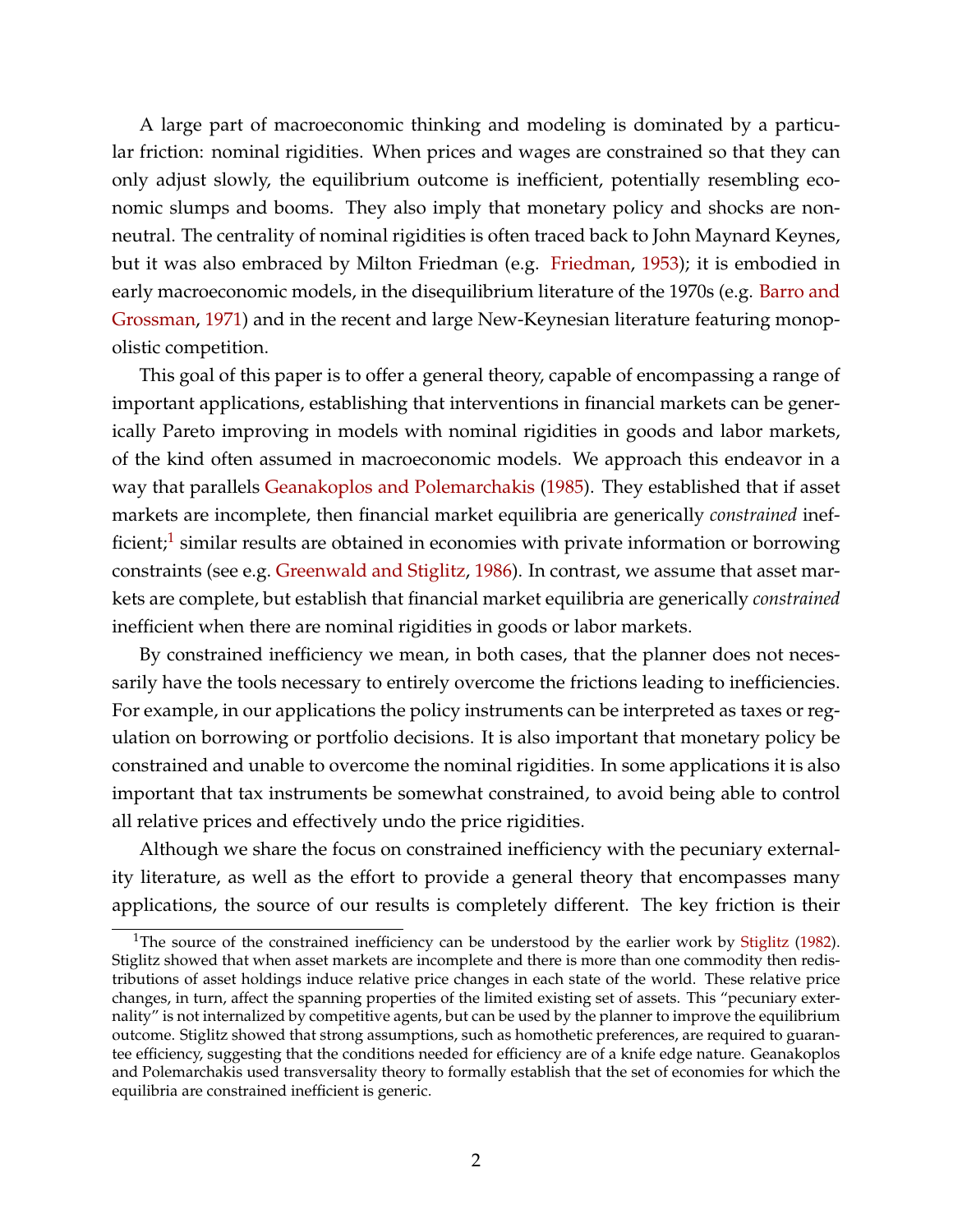framework is market incompleteness; we assume complete markets. Their results rely on price movements inducing pecuniary externalities; in our framework price rigidities negate such effects. Our results are instead driven by macroeconomic externalities which one might label Keynesian aggregate demand externalities.

We do not stop at establishing constrained inefficiency. We also provide a useful formula for the optimal policy that offers insight into the direction of the best intervention. The formula delivers the implicit taxes needed in financial markets as a function of primitives and sufficient statistics. In particular, within each state of the world there is a subequilibrium in goods and labor markets affected by nominal rigidities. One can define *wedges* that measure the departure of these allocations from the first best outcome. In simple cases, a positive wedge for a particular good indicates the under-provision of this good. Our formula shows that wedges and income elasticities play a key role determining the optimal direction of financial market interventions. In particular, state contingent payments should be encouraged for agents and states that tend to expand the consumption of goods that feature a larger wedge. This is because their additional demand helps to mitigate the prevailing market inefficiency in that state.

We illustrate our result by drawing on a number of important applications. We provide four example applications, two novel ones and two that have appeared earlier in our own work. All these applications can be seen as particular cases of our general model.

Our first application is motivated by [Eggertsson and Krugman](#page-33-2) [\(2012\)](#page-33-2) and [Guerrieri](#page-34-3) [and Lorenzoni](#page-34-3) [\(2011\)](#page-34-3). These authors emphasize that episodes with household deleveraging can throw the economy into a liquidity trap. In [Eggertsson and Krugman'](#page-33-2)s model, a fraction of households are indebted and are suddenly required to pay down their debts. The effect of this deleveraging shock acts similarly to the introduction of forced savings and pushes equilibrium real interest rates down. If the effect is strong enough then, in a monetary economy, it triggers hitting the zero lower bound on nominal interest rates, leading to a liquidity trap with depressed consumption and output.

To capture this situation we extend the original [Eggertsson and Krugman](#page-33-2) model to include earlier periods before the deleveraging shock, where initial borrowing and savings decisions are made. This captures the credit boom phase, building up debt towards the crisis.Our main result in this context emphasizes *ex ante* macroprudential policies. The optimal intervention lowers the build up in debt during the credit boom. Lower debt mitigates, or potentially avoids altogether, the problem generated by the liquidity trap. Intuitively, individual borrowers do not internalize the harm that their debt have in the ensuing crisis. Debt creates a Keynesian aggregate demand externality. Optimal policy seeks to correct this externality by either imposing Pigouvian taxes that help agents inter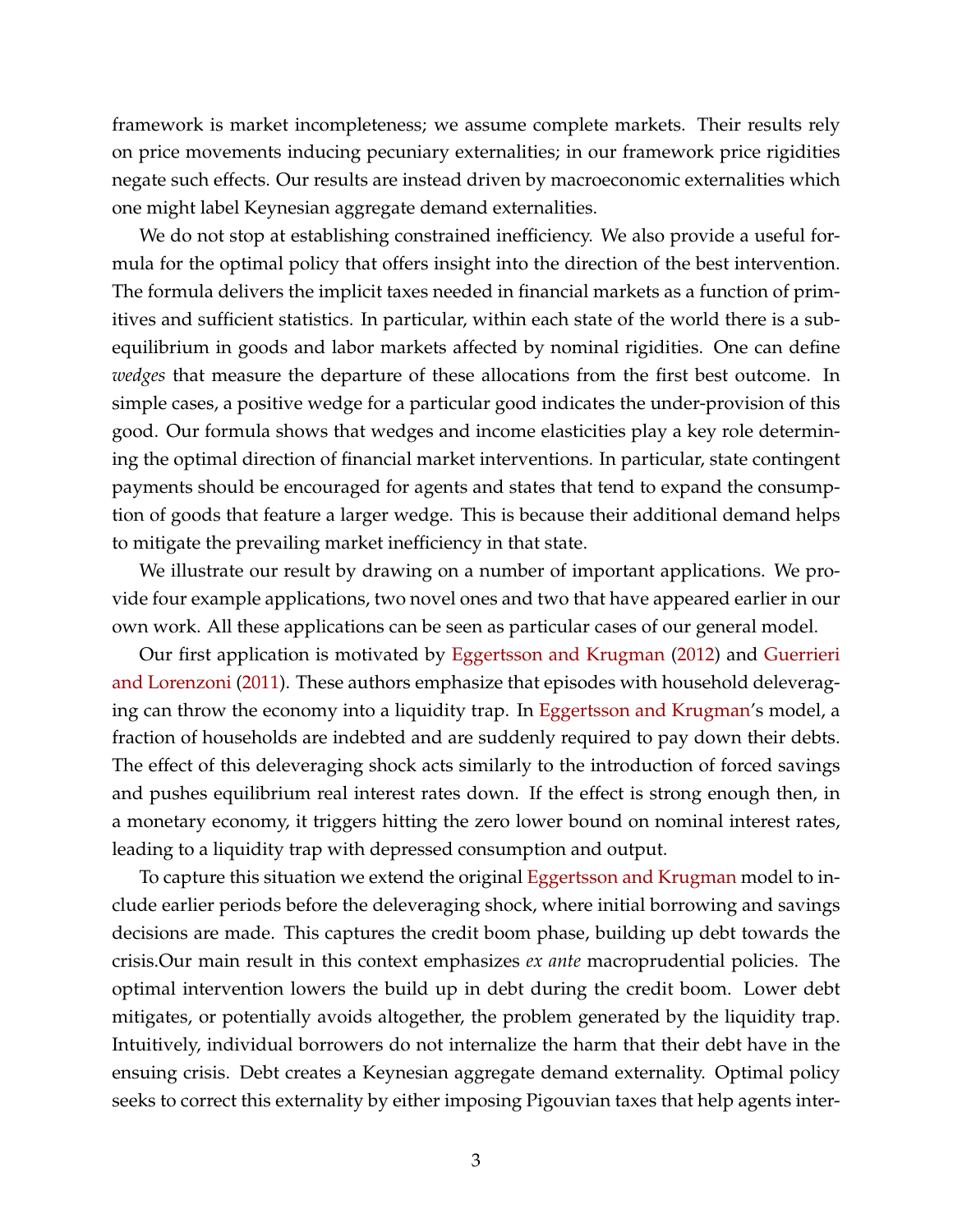nalize their debt decisions, or by imposing quantity restrictions on borrowing.

Our second application also involves the zero lower bound on interest rates, but does so in an international context that allows us to focus on exchange rate policy and the use of capital controls on inflows. Imagine a country or region that borrows, knowing that it may be latter hit by a sudden stop. A sudden stop in this context amounts to a deleveraging shock at the country level, requiring a dramatic fall in total debt against the rest of the world. In our model, there are traded and non traded goods, so that we may speak of a real exchange rate associated with their relative price. The government controls the nominal exchange rate and may also impose capital controls.

During the credit boom consumption and output rise and the real exchange rate is appreciated; during the sudden stop phase the reverse is true; after the sudden stop, the exchange rate is expected to recover and appreciate. In other words, during the sudden stop there is a need for a temporary depreciation. Given that prices are rigid, these movements in the real exchange rate are best accomplished by movements in the nominal exchange rate. By the interest rate parity condition with the rest of the world, during the sudden stop the expected nominal appreciation pushes the domestic nominal interest rate down.

As long as these effects are small, so that the nominal interest rate remains positive, optimal policy involves fluctuations in the nominal exchange rate and no capital controls. Thus, in dealing with this sudden stop shock, the exchange rate is the first line of response, echoing the importance of exchange rates adjustments advocated by [Friedman](#page-33-0) [\(1953\)](#page-33-0).

However, when these effects are large enough, the nominal interest rate is pushed to zero and monetary policy becomes constrained. We show that in these cases *ex ante* capital controls on inflows which mitigate the country's borrowing are optimal.

Our other two example applications draw on our previous work in [Farhi and Werning](#page-33-3) [\(2012a\)](#page-33-3) and [Farhi and Werning](#page-33-4)  $(2012b)$ .<sup>[2](#page-3-0)</sup> Both are also set in an open economy context, but focus on situations where monetary policy is constrained at the outset by a fixed exchange rate, the main motivation being for countries that form part of a currency union. The first of these examples draws on [Farhi and Werning](#page-33-3) [\(2012a\)](#page-33-3) and [Schmitt-Grohe and](#page-34-4) [Uribe](#page-34-4) [\(2012\)](#page-34-4) to capture Mundell's Trilemma. We find that it is optimal to use capital controls in a context with fixed exchange rates to regain autonomy of monetary policy. Taxes on inflows are deployed when the economy is booming to cool it down; conversely, taxes

<span id="page-3-0"></span><sup>&</sup>lt;sup>2</sup>To avoid overextending ourselves, we stop short of developing and explaining these two applications in full. We provide stylized versions of the basic models and results that are enough to appreciate the unifying aspects emphasized by the general approach taken in the present paper. However, [Farhi and](#page-33-3) [Werning](#page-33-3) [\(2012a\)](#page-33-3) and [Farhi and Werning](#page-33-4) [\(2012b\)](#page-33-4) address a number of specific issues that arise in these applications using a richer model.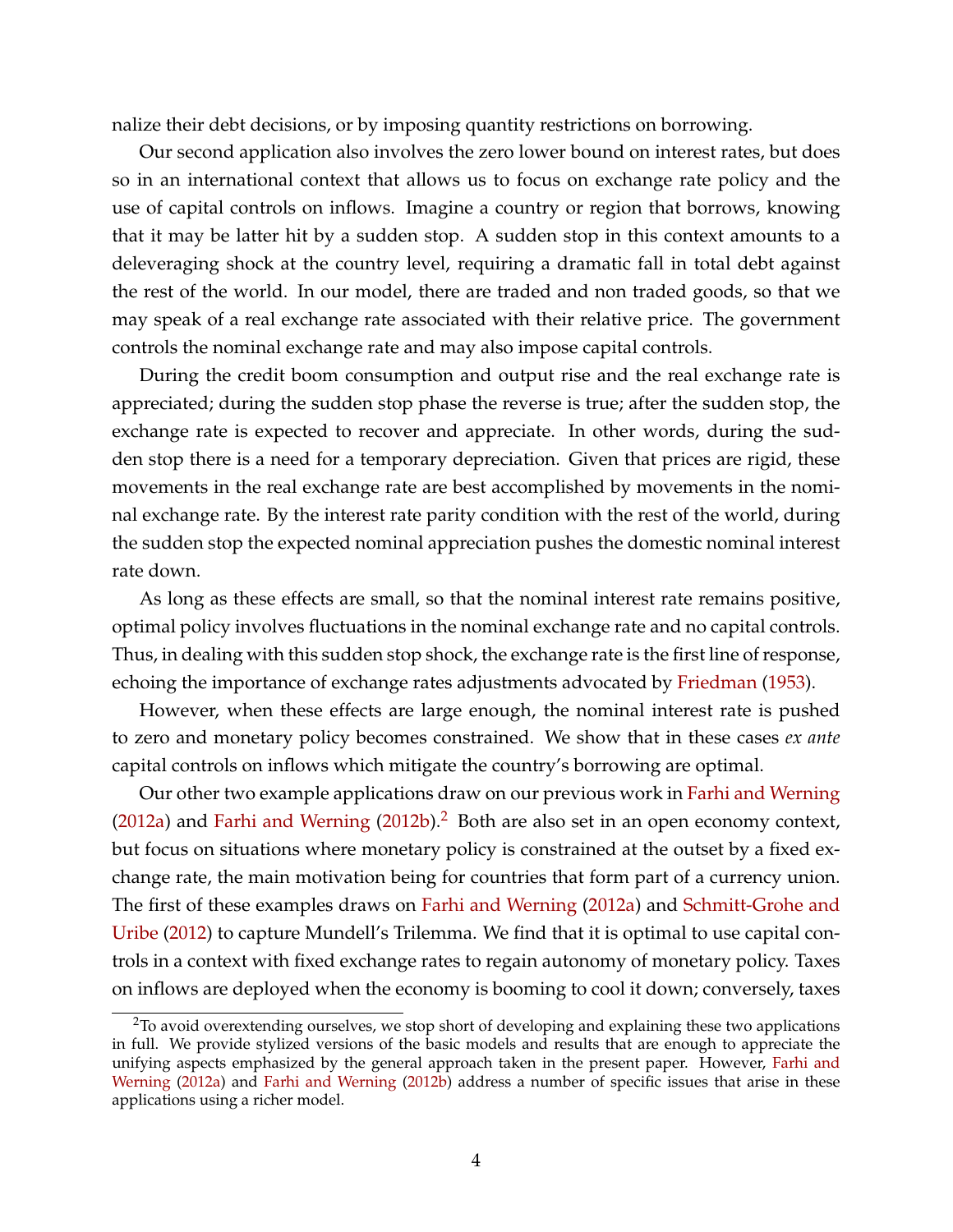on outflows help mitigate recessions. Our final example application draws on [Farhi and](#page-33-4) [Werning](#page-33-4) [\(2012b\)](#page-33-4) to address the design of a fiscal union within a currency union. Our results indicate that transfers across countries must be designed taking into account the impact of these risk sharing arrangements on the macroeconomy. Private agents will not internalize aggregate demand externalities. Thus, even with integrated complete financial markets the competitive equilibrium is not optimal and government intervention is required. This forms the basis for a case for fiscal unions within a currency union.

**Related Literature.** TO BE COMPLETED

#### <span id="page-4-1"></span>**2 Model**

Agents are indexed by  $i \in I$ . We use two indices to index goods  $(j, s)$  with  $j \in J_s$  and *s* ∈ *S*. In some of our applications,  $s \text{ ∈ } S$  will denote a state of the world, and goods *j* ∈ *J*<sub>*s*</sub> will denote different goods in different periods. In some other applications, states *s* ∈ *S* will denote periods and goods *j* ∈ *J<sup>s</sup>* will denote different goods. We introduce this distinction between *j* and *s* for the following reason. We will assume that the government has the ability to use tax instruments (or equivalently to impose quantity restrictions) to affect spending decisions along the  $s \in S$  dimension but not along the  $j \in J_s$  dimension.

The preferences of agent *i* are given by

$$
\sum_{s\in S} U^i(\{X^i_{j,s}\};s)\pi(s).
$$

The production possibility set is described by a production function

<span id="page-4-0"></span>
$$
F(\{Y_{j,s}\}) \le 0. \tag{1}
$$

Our goal is to characterize the implications of price rigidities in goods markets for the efficiency of private risk sharing decisions in asset markets. To do so, we confront agent *i* with the following budget constraints

$$
\sum_{s\in S}D_s^iQ_s\leq 0,
$$

where for all  $s \in S$ 

$$
\sum_{j\in J_s} P_{j,s} X_{j,s}^i \leq -T_s^i + \Pi_s^i + (1 + \tau_{D,s}^i) D_s^i.
$$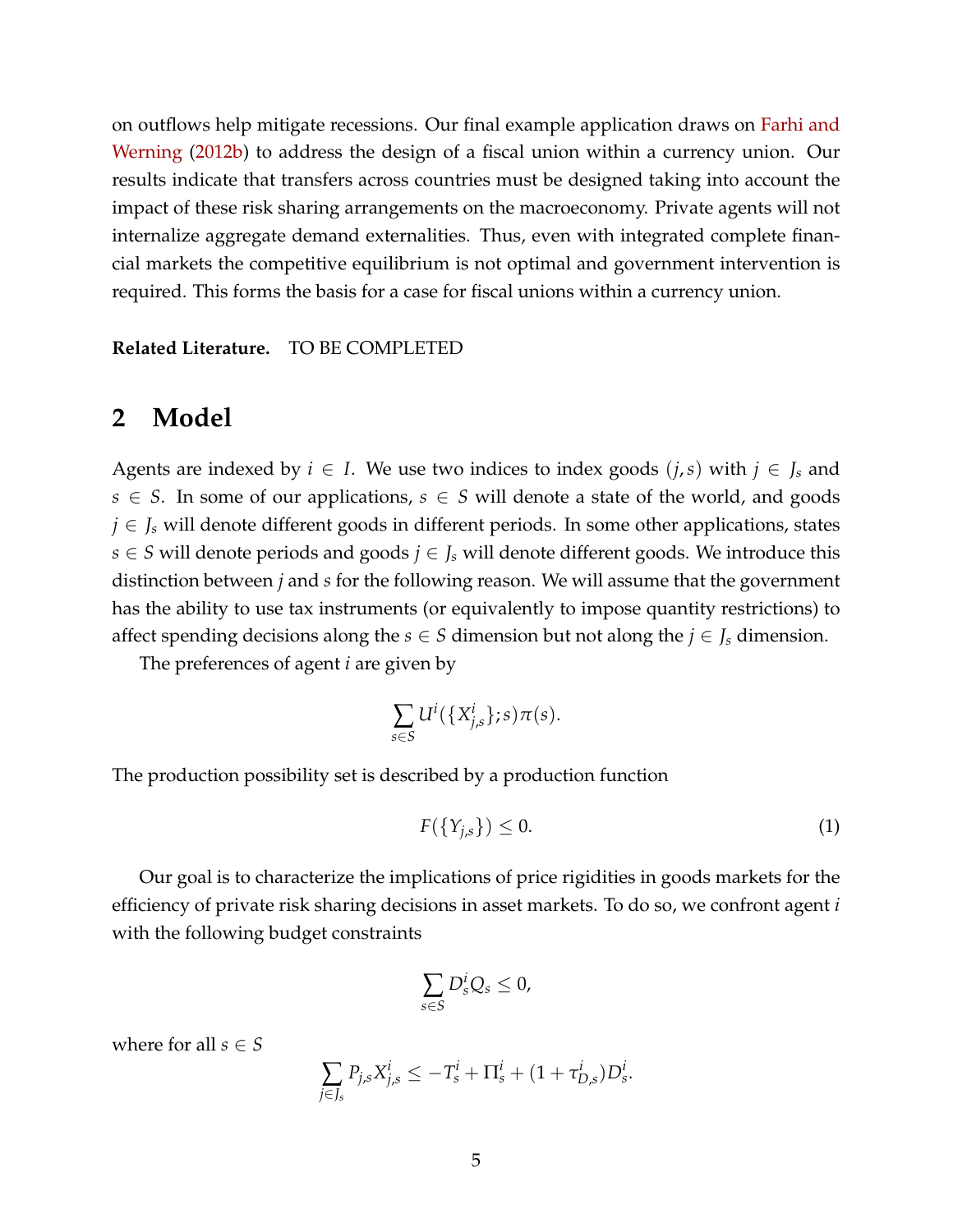The first budget constraint encodes how the agent can transfer wealth along the  $s \in S$ dimension, according to state prices *Q<sup>s</sup>* . The second budget constraint then determines the income available to the agent to spend on goods  $j \in J_s$  for each *s*. Importantly, we allow for a portfolio tax *τ i D*,*s* to influence these portfolio decisions, as well as a lump-sum tax  $T_s^i$ . Finally,  $\Pi_s^i$  denotes the share of profits for agent.

For some of our applications, it will be convenient to allow for further restrictions on the consumption bundles available to the agent for a given *s*

$$
\{X^i_{j,s}\}\in B^i_s,
$$

for some set  $B_s^i$ . We take these restrictions to be features of the environment. For example, in our applications, they allow us to capture borrowing constraints. Of course we can take  $B_s^i$  to be the domain of the utility function, in which case there are no further restrictions on consumption.

It will be useful to introduce the indirect utility function of agent *i* for a given *s* as

$$
V_s^i(I_s^i, P_s) = \max U^i(\{X_{j,s}^i\}; s)
$$

subject to

$$
\sum_{j \in J_s} P_{j,s} X_{j,s}^i \le I_s^i,
$$
  

$$
\{X_{j,s}^i\} \in B_s^i.
$$

We denote by

<span id="page-5-0"></span>
$$
X_{j,s}^i = X_{j,s}^i(I_s^i, P_s)
$$
 (2)

the associated Marshallian demand functions and by

$$
S_{k,j,s}^i = X_{P_k,j,s}^i + X_{k,s}^i X_{I,j,s}^i
$$

the associated Slutsky matrix.

We capture the rigidity of prices through the following feasible price set

<span id="page-5-1"></span>
$$
\Gamma(\{P_{j,s}\}) \le 0,\tag{3}
$$

where Γ is a vector. This formulation allows us to capture very general forms of nominal rigidities. It also allows us to capture situations where certain prices are given (think of a small open economy).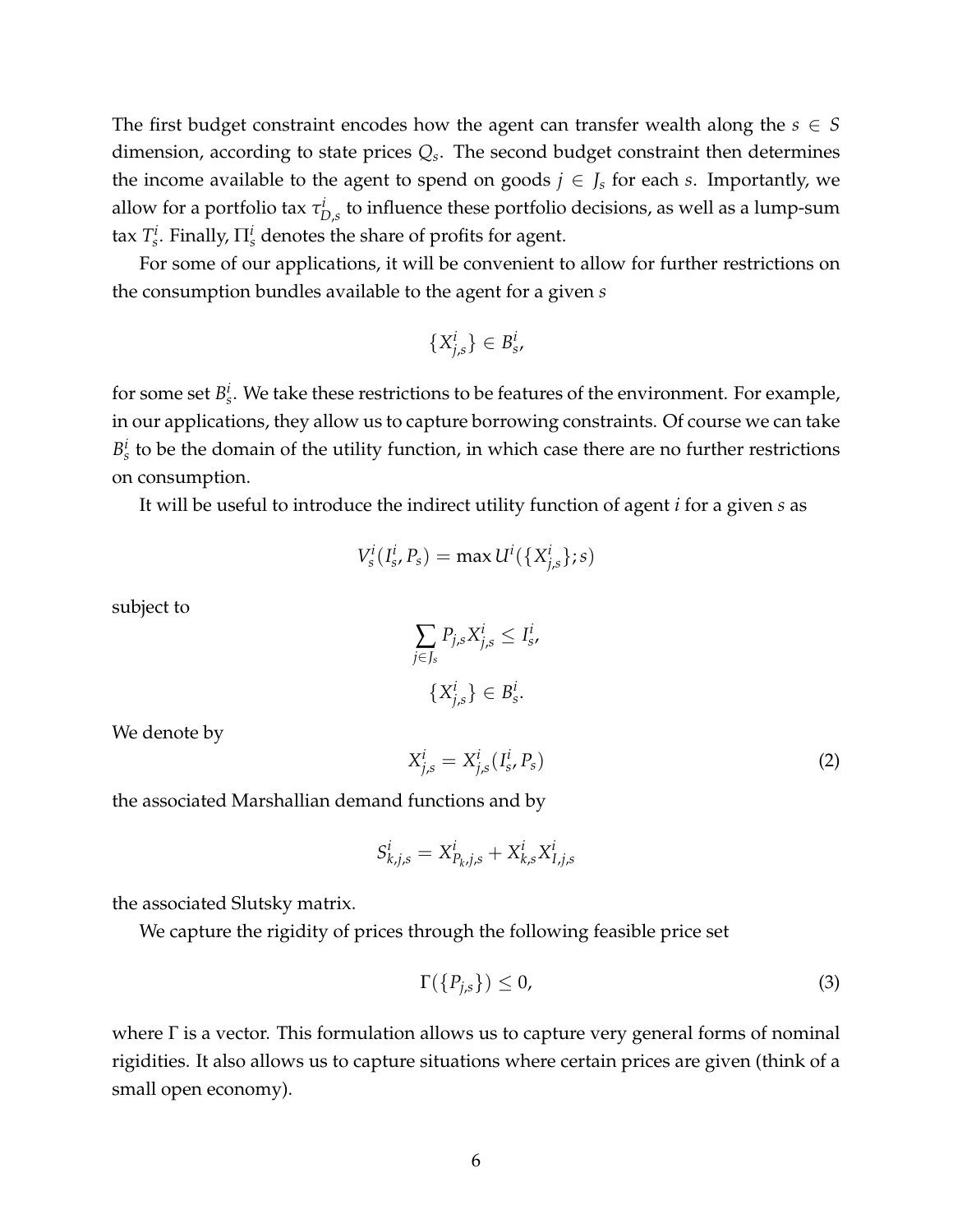We postpone the precise description of the market structure that leads to these prices. For now, we proceed in a way similar to the seminal analysis of [Diamond and Mirrlees](#page-33-5) [\(1971\)](#page-33-5) and assume that the all production possibilities can be controlled by the government. Their goal was to characterize arrangements where agents interact in decentralized markets and the government seeks to achieve some redistributive objective or to raise some revenues. They were led to a second best problem because they assumed that the government could only use a restricted set of instruments, linear commodity taxes. They ruled out poll taxes which would allow the government to achieve its objectives without imposing any distortion, thereby reaching the first best. We are interested in a different set of constraints, namely nominal rigidities in the prices faced by consumers. We also incorporate restrictions on instruments, but of a different kind. In particular, we allow poll taxes, but rule out a complete set of commodity taxes that would allow the government to get around the nominal rigidities and reach the first best.

In our applications, we propose explicit decentralizations where production is undertaken by firms who post prices subject to nominal rigidities. More precisely, in all our applications, we assume that goods are produced under monopolistic competition from labor. Firms post prices, and accommodate demand at these prices. The prices posted by firms cannot be fully adjusted across time periods or states of the world. Sometimes, we will interpret states *s* as periods, or different goods *j* within a state *s* as the same underlying good but in different periods. Our formulation of nominal rigidities allows us to capture all these different cases. Importantly, we assume that the government can influence the prices set by these firms with appropriate labor taxes.

The government must balance its budget

$$
\sum_{s\in S}D_s^gQ_s\leq 0,
$$

where for all  $s \in S$ ,

$$
\sum_{i \in I} (T_s^i - \tau_{D,s}^i D_s^i) + D_s^g = 0.
$$

**Equilibrium.** An equilibrium is then simply characterized by an allocation for consumption {*X i*  $j_{j,s}^i\}$ , output  $\{Y_{j,s}\}$ , portfolios  $\{D_s^i, D_s^g\}$  as well as prices  $\{Q_s\}$  and  $\{P_{j,s}\}$  such that agents optimize, price satisfy the nominal rigidity restrictions, the government balances its budget and markets clear so that for all  $s \in S$  and  $j \in J_s$ ,

<span id="page-6-0"></span>
$$
Y_{j,s} = \sum_{i \in I} X_{j,s}^i \tag{4}
$$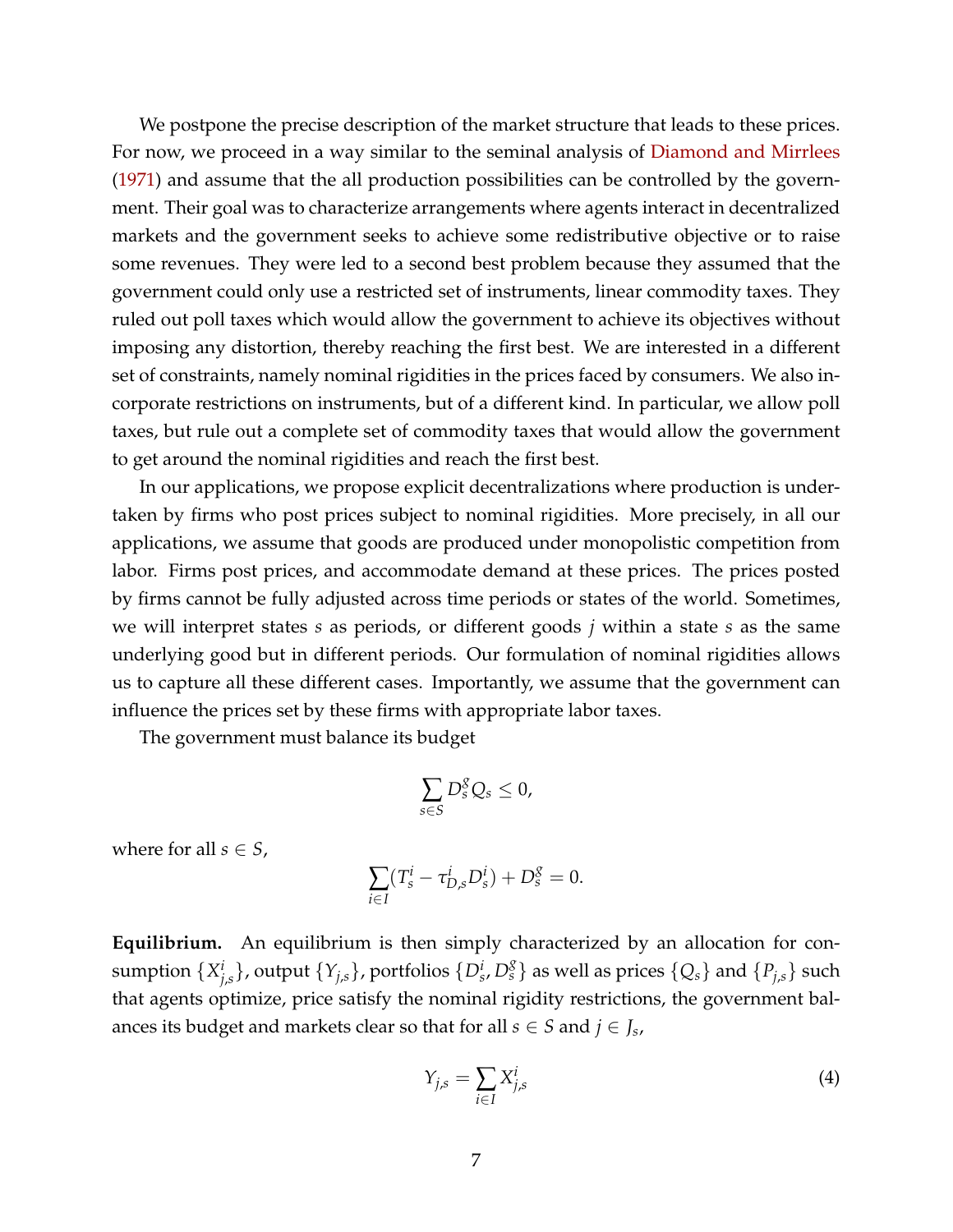and for all  $s \in S$ ,

$$
\sum_{i \in I} \Pi_s^i = \sum_{j \in J_s} P_j Y_{j,s}.\tag{5}
$$

This implies that bond markets clear so that for all  $s \in S$ 

$$
D_s^g + \sum_{i \in I} D_s^i = 0.
$$

<span id="page-7-1"></span>**Proposition 1** (Implementability). An allocation for consumption  $\{X_i^i\}$  $\{f_{j,s}\}$  and output  $\{Y_{j,s}\}$ *together with prices* {*Pj*,*s*} *form part of an equilibrium if and only if there are incomes* {*I i <sup>s</sup>*} *such that* [\(1\)](#page-4-0)*,* [\(2\)](#page-5-0)*,* [\(3\)](#page-5-1) *and* [\(4\)](#page-6-0) *hold.*

**Planning problem.** We now solve the Ramsey problem of choosing the equilibrium that maximizes social welfare, computed as a weighted average of agents utilities, with arbitrary Pareto weights *λ i* .

We are led to the following planning problem which maximizes a weighted average of utility across agents

<span id="page-7-0"></span>
$$
\max \sum_{i \in I} \sum_{s \in S} \lambda^i V_s^i(I_s^i, P_s), \tag{6}
$$

subject to the resource constraints that,

$$
F(\{\sum_{i\in I}X_{j,s}^i(I_s^i,P_s)\})\leq 0,
$$

and the price constraint that

 $\Gamma(\lbrace P_{i,s}\rbrace) \leq 0.$ 

The first order conditions are that for all  $i \in I$  and  $s \in S$ ,

$$
\lambda^i V^i_{I,s} = \mu \sum_{j \in J_s} F_{j,s} X^i_{I,j,s},
$$

and that for all  $s \in S$  and  $k \in J_s$ ,

$$
\sum_{i\in I} \lambda^i V_{P_k,s}^i = \sum_{i\in I} \sum_{j\in J_s} \mu F_{j,s} X_{P_k,j,s}^i + \nu \cdot \Gamma_{k,s},
$$

where  $\mu$  is the multiplier on the resource constraint and  $\nu$  is the (vector) multiplier on the price constraint.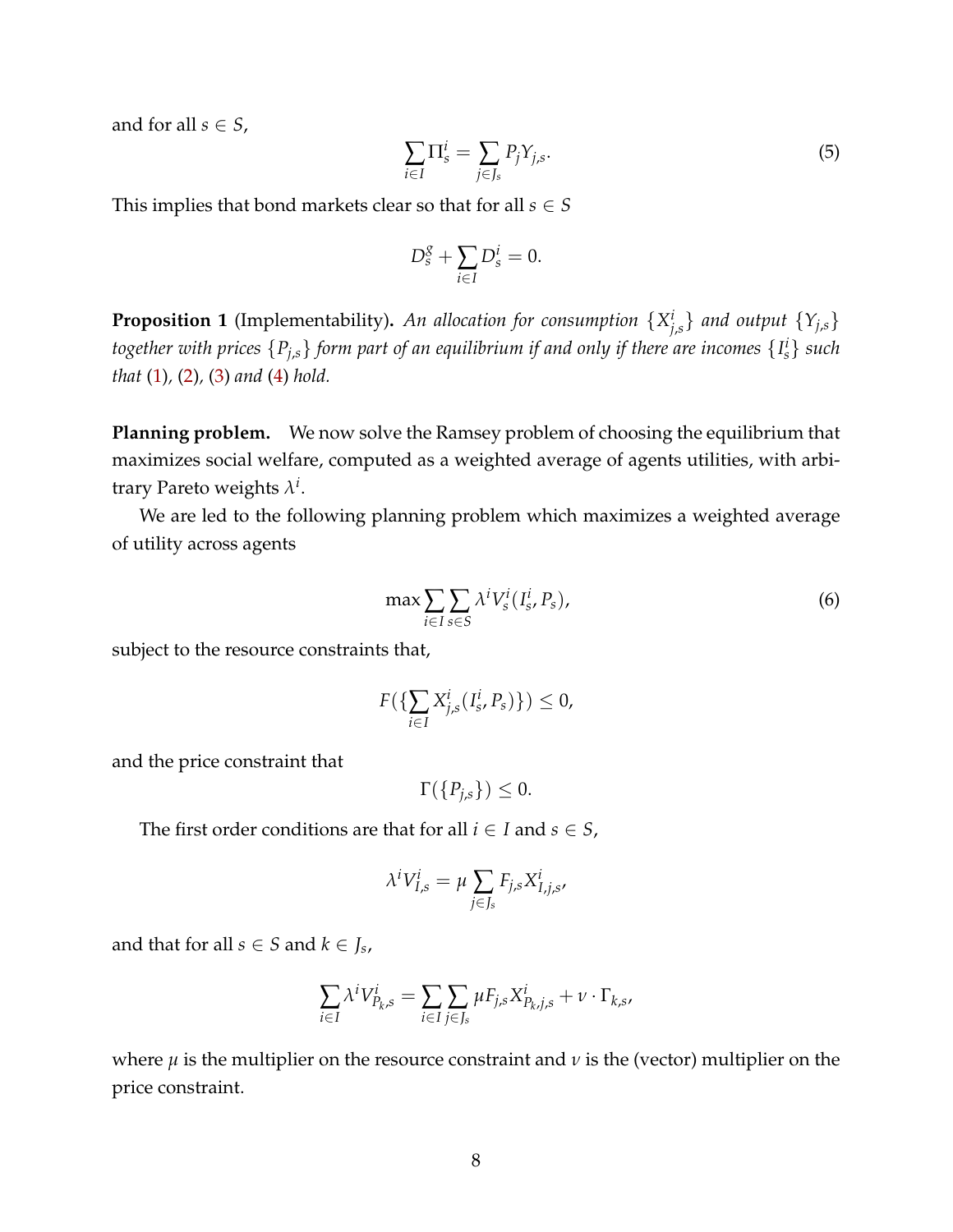We define the wedges  $\tau_{j,s}$  as

$$
\frac{P_{j^*(s),s}}{P_{j,s}} \frac{F_{j,s}}{F_{j^*(s),s}} = 1 - \tau_{j,s},
$$

for each  $s \in S$  given some reference good  $j^*(s) \in J_s$ . for each These wedges would be equal to zero at the first best.

Using these wedges we can rearrange the first order conditions to derive the following two key equations. For all *i* and *s*, we must have

<span id="page-8-0"></span>
$$
\frac{\lambda^i V_{I,s}^i}{1 - \sum_{j \in J_s} \frac{P_{j,s} X_{j,s}^i}{I_s^i} \frac{I_s^i X_{I,j,s}^i}{X_{j,s}^i} \tau_{j,s}} = \frac{\mu F_{j^*(s),s}}{P_{j^*(s),s}},\tag{7}
$$

and for all  $\omega \in \Omega$ , we must have

<span id="page-8-1"></span>
$$
\nu \cdot \Gamma_{k,s} = \sum_{i \in I} \frac{\mu F_{j^*(s),s}}{P_{j^*(s),s}} \sum_{j \in J_s} P_{j,s} \tau_{j,s} S^i_{k,j,s}.
$$
 (8)

The left hand side of equation [\(7\)](#page-8-0) defines the right notion of social marginal utility of income and is to be compared with the private marginal utility of income  $\lambda^i V_I^i$  $I_{l,s}^{\prime}$ . The wedge between the social and the private marginal utility of income is higher when the spending share of consumer *i* in sectors that have a high wedge, and similarly when the income elasticity of spending consumer *i* in sectors that have a high wedge is high. Equation [\(8\)](#page-8-1) characterizes optimal prices *P<sup>s</sup>* (subject to the nominal rigidity constraints) and constrains different weighted averages of the wedge *τj*,*<sup>s</sup>* . If prices *Pj*,*<sup>s</sup>* were flexible and could depend on the state of the world, then it would be possible to achieve  $\tau_{j,s} = 0$ for all  $j \in J$  and  $s \in S$ . With nominal rigidities, this outcome cannot be reached in general.

The next proposition computes the portfolio taxes that are required to implement the solution of the social planning problem [\(6\)](#page-7-0). Portfolio taxes are required because private portfolio decisions are based on the private marginal utility of income instead of the social marginal utility of income. The wedge between private and social marginal utilities justifies government intervention. Intuitively, portfolio decisions reallocate spending along the  $s \in S$  dimension. When forming their portfolios, agents do not internalize the macroeconomic stabilization benefits of these spending reallocations. Corrective taxes are required to align private and social incentives.

<span id="page-8-2"></span>**Proposition 2.** *The solution to the planning problem* [\(6\)](#page-7-0) *can be implemented with portfolio taxes*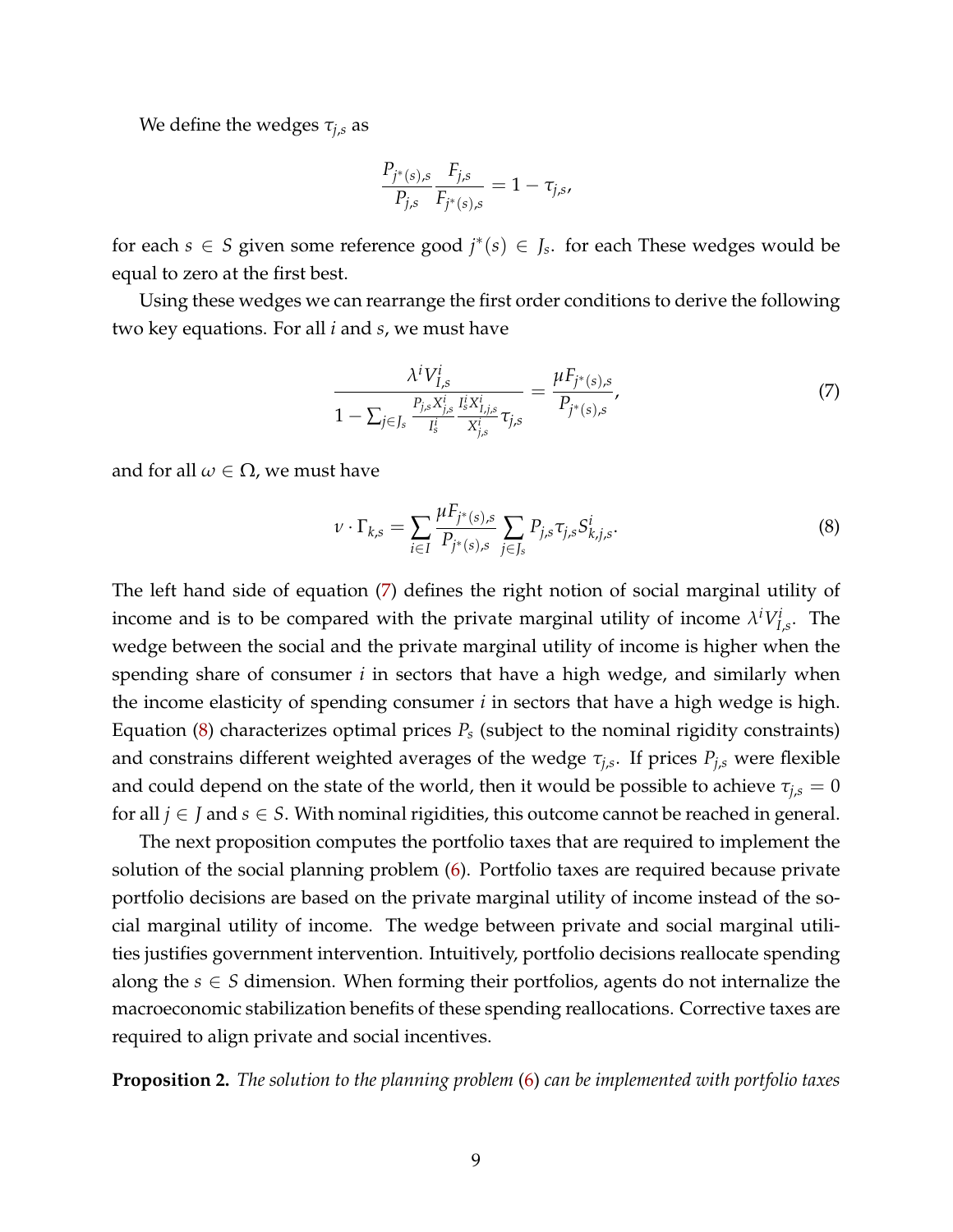*given by*

$$
1+\tau_{D,s}^i = \frac{1}{1-\sum_{j \in J_s} \frac{P_{j,s} X_{j,s}^i}{I_s^i} \frac{I_s^i X_{I,j,s}^i}{X_{j,s}^i} \tau_{j,s}},
$$

*where the wedges τj*,*<sup>s</sup> must satisfy the weighted average conditions* [\(8\)](#page-8-1)*.*

This proposition shows that constrained Pareto efficient outcomes—solutions of the planning problem [\(6\)](#page-7-0) for some set of Pareto weights {*λ <sup>i</sup>*}—can be implemented with portfolio taxes. There are of course equivalent implementations with quantity restrictions (caps and floors on portfolio holdings) instead of price interventions (portfolio taxes), and we use both in our applications, depending on the specific context. Our theory is silent on the relative desirability of one form of intervention over another. We refer the reader to the classic treatment of [Weitzman](#page-34-5) [\(1974\)](#page-34-5) for some insights into this issue.

Proposition [2](#page-8-2) establishes that portfolio taxes are sufficient to implement constrained Pareto efficient outcomes. It does not show that portfolio taxes (or some other equivalent form of government intervention in portfolio decisions) are necessary. Indeed, it is possible that some constrained Pareto efficient outcomes can be decentralized with zero portfolio taxes. We now establish that such outcomes are not generic.

#### **Proposition 3.** *Equilibria without portfolio taxes are generically constrained Pareto inefficient.*

*Proof.* To show generic inefficiency, we apply transversality theory. We consider the (vector valued) function *G* of  $I_s^i$ ,  $P_{j,s}$ ,  $P_{\omega}$ ,  $\mu_s$ , and parameters (technology and preferences) given by

$$
F(\lbrace \sum_{i \in I} X_{j,s}^{i} (I_{s}^{i}, P_{s}) \rbrace),
$$
\n
$$
\frac{V_{I,s}^{i}}{1 - \sum_{j \in J_s} \frac{P_{j,s} X_{j,s}^{i}}{I_{s}^{i}} \frac{I_{s}^{i} X_{I,j,s}^{i}}{X_{j,s}^{i}} \tau_{j,s}} - \frac{1}{\lambda^{i}} \frac{\mu F_{j^{*}(s),s}}{P_{j^{*}(s),s}} \quad \text{for all } i \in I \text{ and } s \in S,
$$
\n
$$
\nu \cdot \Gamma_{k,s} = \sum_{i \in I} \frac{F_{j^{*}(s),s}}{P_{j^{*}(s),s}} \sum_{j \in J_s} P_{j,s} \tau_{j,s} S_{k,j,s}^{i} \quad \text{for all } s \in S \text{and } k \in J_s,
$$

where

$$
\frac{P_{j^*(s),s}}{P_{j,s}} \frac{F_{j,s}}{F_{j^*(s),s}} = 1 - \tau_{j,s} \quad \text{for all } j \in J_s \text{and } s \in S.
$$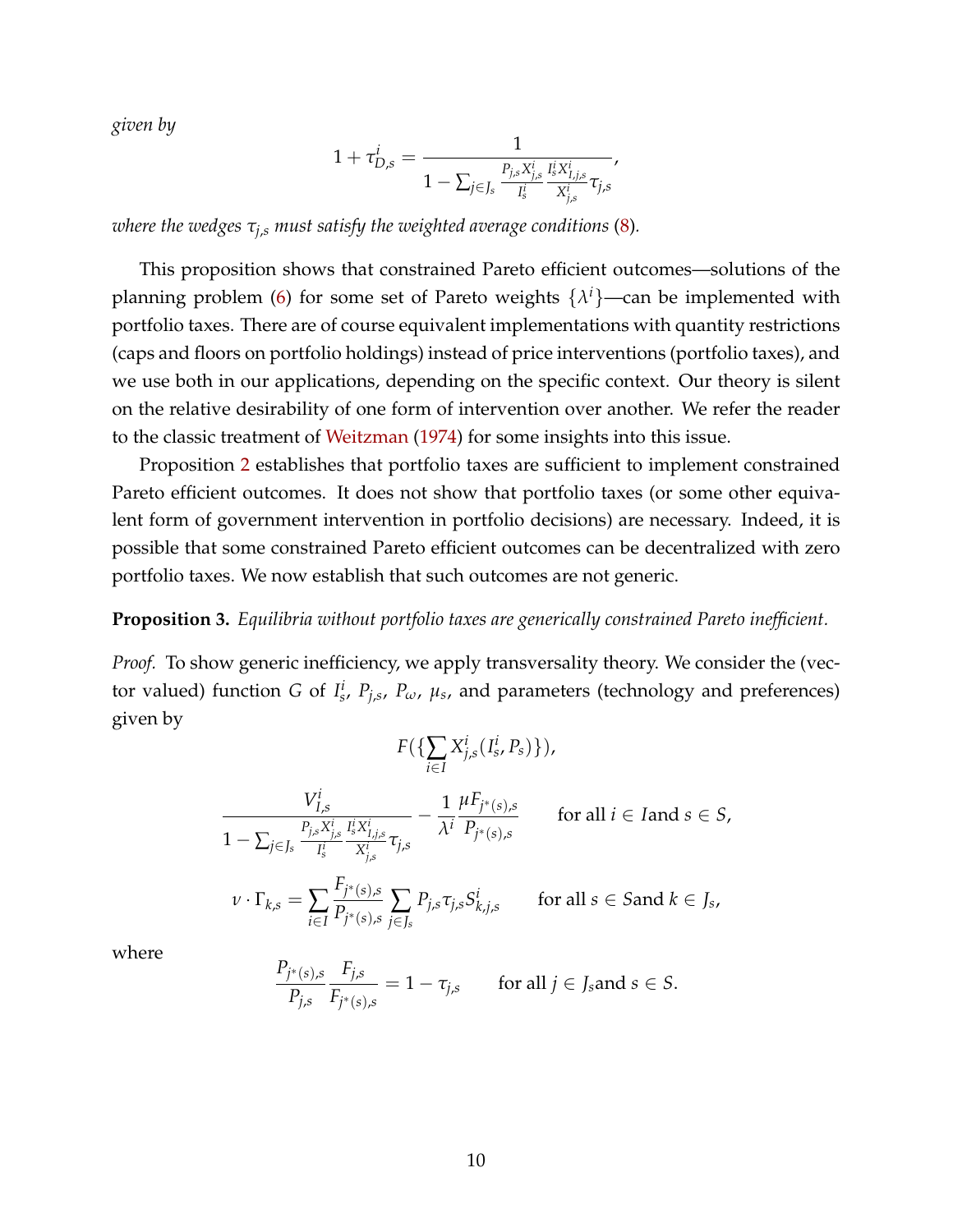Let  $G_{\!}^{i,i'}$  $s_{s,s'}^{U_{t,s'}}$  be the function given by

$$
\frac{1 - \sum_{j \in J_s} \frac{P_{j,s} X_{j,s}^i}{I_s^i} \frac{I_s^i X_{I,j,s}^i}{X_{j,s}^i} \tau_{j,s} }{1 - \sum_{j \in J_s} \frac{P_{j,s} X_{j,s}^i}{I_s^i} \frac{I_s^i X_{I,j,s}^i}{X_{j,s'}^i} \tau_{j,s'} } - \frac{1 - \sum_{j \in J_s} \frac{P_{j,s} X_{j,s}^{i'}}{I_s^i} \frac{I_s^i X_{I,j,s}^{i'}}{X_{j,s'}^i} \tau_{j,s} }{1 - \sum_{j \in J_s} \frac{P_{j,s} X_{j,s'}^{i'}}{I_s^i} \frac{I_s^i X_{I,j,s'}^i}{X_{j,s'}^{i'}} \tau_{j,s'} }.
$$

Let  $H^{i,i'}_{s,s'}$  $\int_{s,s'}^{i,i'}$  be the function given by  $[G,G^{i,i'}_{s,s'}]$  $\int_{s,s'}^{i,l'}$  and let *H* be the function given by [*G*,  $G_{s,s}^{i,l'}$ ] *i*,*i'*,]'<br>s,s' ] (where all the functions  $G_{ss}^{i,i'}$  $s_{s,s'}^{U,U}$  are stacked).

Then applying transversality theory, it suffices to prove that (generically) at a point where  $H(x) = 0$ , one of the functions  $H_{ss}^{i,i'}$  $s_{s}^{l,l}$  has a full rank Jacobian. This result is easily established. We can actually prove the following stronger result: for all *i*, *i'*, *s* and *s'*, (generically) at every point where  $H_{ss}^{i,i'}$  $s_{s} s' (x) = 0$ , the Jacobian of  $H_{s,s}^{i,i'}$  $s_{s,s'}^{U,U}$  has full rank, i.e.  $H^{i,i'}_{\scriptscriptstyle \varsigma\ \scriptscriptstyle \varsigma}$  $s_{s,s'}^{i,i'} \pitchfork 0.$  $\Box$ 

## **3 Applications**

In this section, we propose a number of natural applications of the general principle that we have isolated in Section [2.](#page-4-1) In all these applications, there are some constraints on macroeconomic stabilization, either because of the zero lower bound or because of fixed exchange rates. These constraints result in macroeconomic externalities in portfolio decisions (borrowing and saving, risk sharing) that must be corrected through government intervention.

#### <span id="page-10-0"></span>**3.1 Liquidity Trap and Deleveraging**

In this section we show how our insights apply to a liquidity trap model with deleveraging in the spirit of [Eggertsson and Krugman](#page-33-2) [\(2012\)](#page-33-2). They studied an economy where indebted households were unexpectedly required to pay down their debt. This shock amounts to a form of forced savings that depresses the equilibrium interest rate. If this effect is strong enough it may push the real interest rate that would be prevail with flexible prices to be negative. However, when prices are rigid and the nominal interest rate is bounded below by zero, monetary policy will find itself constrained at this zero bound. A recession ensues, with output and employment below their flexible price levels.

We extend this analysis by considering the pre-crisis determination of indebtedness and policies. In other words, we suppose that the shock is not completely unexpected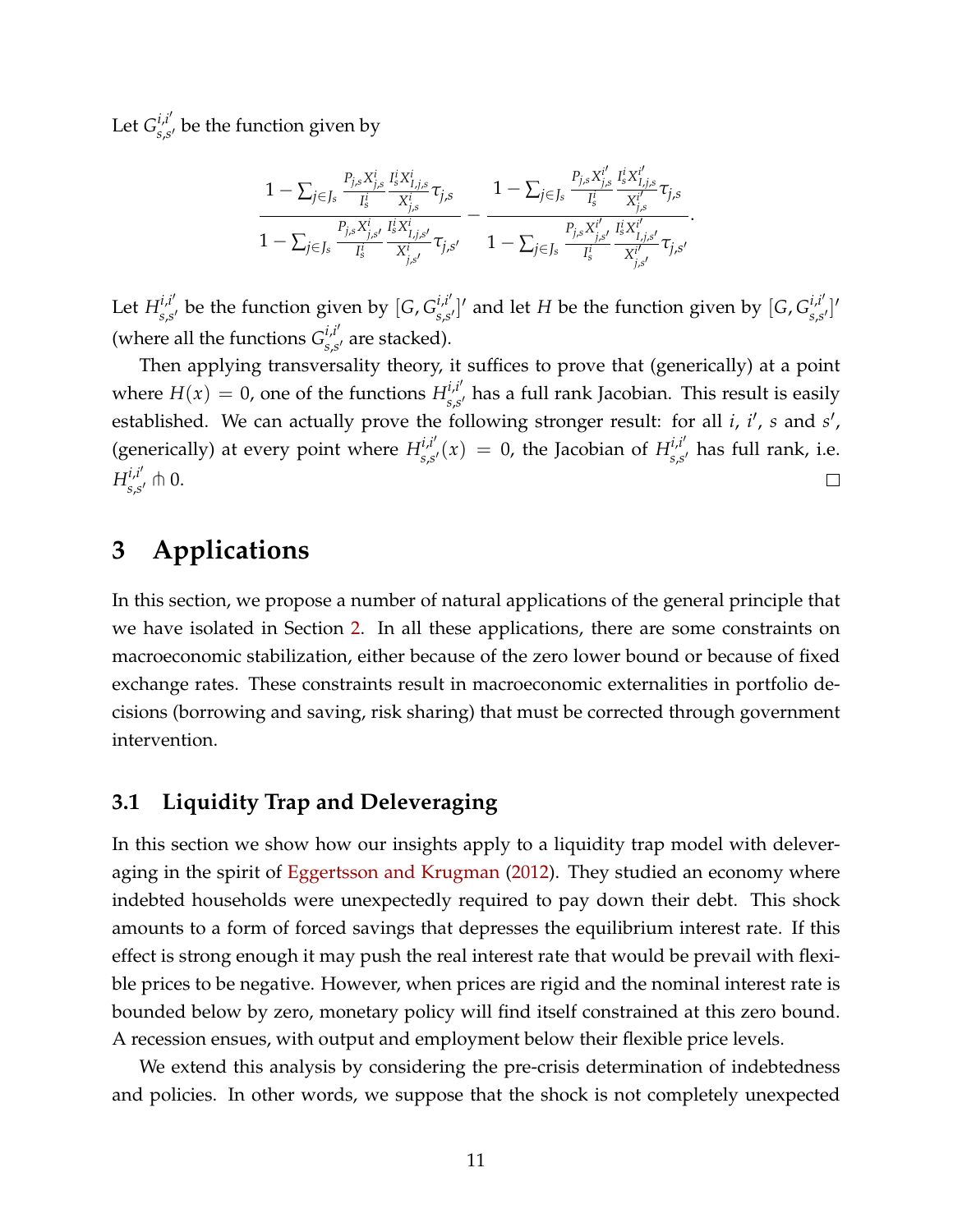and consider prudential measures to mitigate the crisis. Indeed, we show that optimal policy limits borrowing ahead of the crisis.

**Households.** There are three periods  $t \in \{0, 1, 2\}$  and two types of agents  $i \in \{1, 2\}$ with relative fractions  $\phi^i$  in a population of mass 1. For concreteness it is useful to think of type 1 agents are "savers" and type 2 agents as "borrowers". Periods 1 and 2 are meant to capture in the economy in [Eggertsson and Krugman](#page-33-2) [\(2012\)](#page-33-2): in period 1 borrowers must delever, lowering the debt they carry into the last period 2 below their preferred level. The additional period 0, is when borrowers contract their initial debt with savers. To keep things simple, we abstract from uncertainty. A more elaborate version of the model, which would yield the same conclusions, would posit that delevaraging is a shock that occurs only with some positive probability.

Agents of type 1 work and consume in every period with preferences

$$
V^{1} = \sum_{t=0}^{2} \beta^{t} [u(C_{t}^{1}) - v(N_{t}^{1})].
$$

Agents of type 2 consume in every period but do not work with preferences

$$
V^{2} = \sum_{t=0}^{2} \beta^{t} u(C_{t}^{2}).
$$

They have an endowment  $E_s^2$  of goods in period *s*.

Agents of type 1 can borrow and lend subject to the budget constraints

<span id="page-11-0"></span>
$$
P_t C_t^1 + \frac{1}{1+i_t} B_{t+1}^1 \le W_t N_t^1 + \Pi_t^1 + B_t^1,\tag{9}
$$

where  $B_t^1$  represent the nominal bond holdings and of type-1 agents,  $\Pi_t$  are profits,  $i_t$  is the period-*t* nominal interest rate, and  $W_t$  is the nominal wage, and we must have  $B_3^1=0$ . Similarly, the budget constraint of type-2 agents is

$$
P_t C_t^2 + \frac{1}{1+i_t} B_{t+1}^2 \le E_t^2 + B_t^2, \tag{10}
$$

where we must have  $B_3^2 = 0$ . In period 1, type-2 agents face a borrowing constraint: they can only pledge a part  $\bar{B}_2 < E_2^2$  $\frac{2}{2}$  of their period-2 endowment in period 1. The borrowing constraint imposes the extra requirement that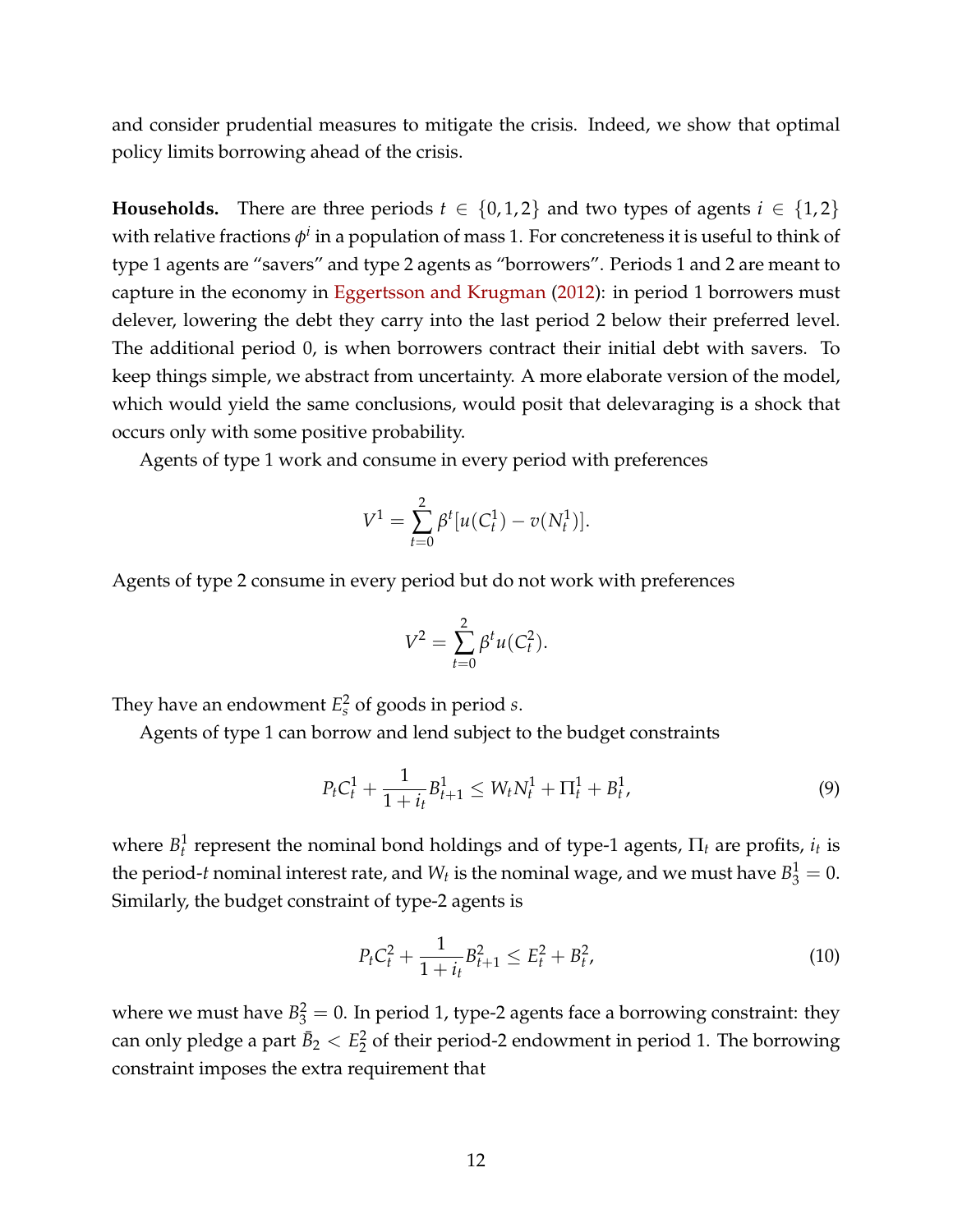$$
B_2^2 \leq \bar{B}_2. \tag{11}
$$

We will be interested in cases where this constraint is binding. This inequality is meant to capture the deleveraging shock. It is best thought as a financial friction arising from contracting imperfections in the economic environment. Absent policy interventions, there is no analogous friction or borrowing constraint for period 0.

Although there is no borrowing constraint in period 0 inherent to the environment, we consider prudential policy interventions that limit borrowing in the initial period. Thus, we suppose that the government selects a maximum debt level  $\bar{B}_1$  and imposes

$$
B_1^2 \le \bar{B}_1. \tag{12}
$$

This inequality captures regulations that affect the amount of credit extended to borrowers. $34$  $34$  Finally, to avoid redistribution issues we assume that the government can also, by way of lump sum taxes*,* control the initial debt levels of both agents,  $B_0^1$  $_0^1$  and  $B_0^2$  $\frac{2}{0}$ .

The households' first order conditions can be written as

<span id="page-12-2"></span>
$$
\frac{1}{1+i_t} = \frac{\beta u'(C_{t+1}^1)}{u'(C_t^1)},
$$
\n(13)

$$
\frac{1}{1+i_t} \ge \frac{\beta u'(C_{t+1}^2)}{u'(C_t^2)},\tag{14}
$$

where each inequality holds with equality if the borrowing constraint in period *t* is slack and

<span id="page-12-3"></span>
$$
\frac{W_t}{P_t} = \frac{v'(N_t^1)}{u'(C_t^1)}.
$$
\n(15)

**Firms.** The final good is produced by competitive firms that combine a continuum of varieties indexed by  $j \in [0,1]$  using a constant returns to scale CES technology

$$
Y_t = \left(\int_0^1 Y_t^{\frac{\epsilon-1}{\epsilon}}(j)dj\right)^{\frac{\epsilon}{\epsilon-1}},
$$

where  $\epsilon > 1$  is the elasticity of substitution between varieties.

<span id="page-12-0"></span> $3$ We could have also imposed a lower bound on debt, but this will not be relevant in the cases that we are interested in. The borrowing constraint effectively allows us to control the equilibrium level of debt  $B_1^2$ .

<span id="page-12-1"></span> $4$ An alternative formulation that leads to the same results is to tax borrowing to affect the interest rate faced by borrowers.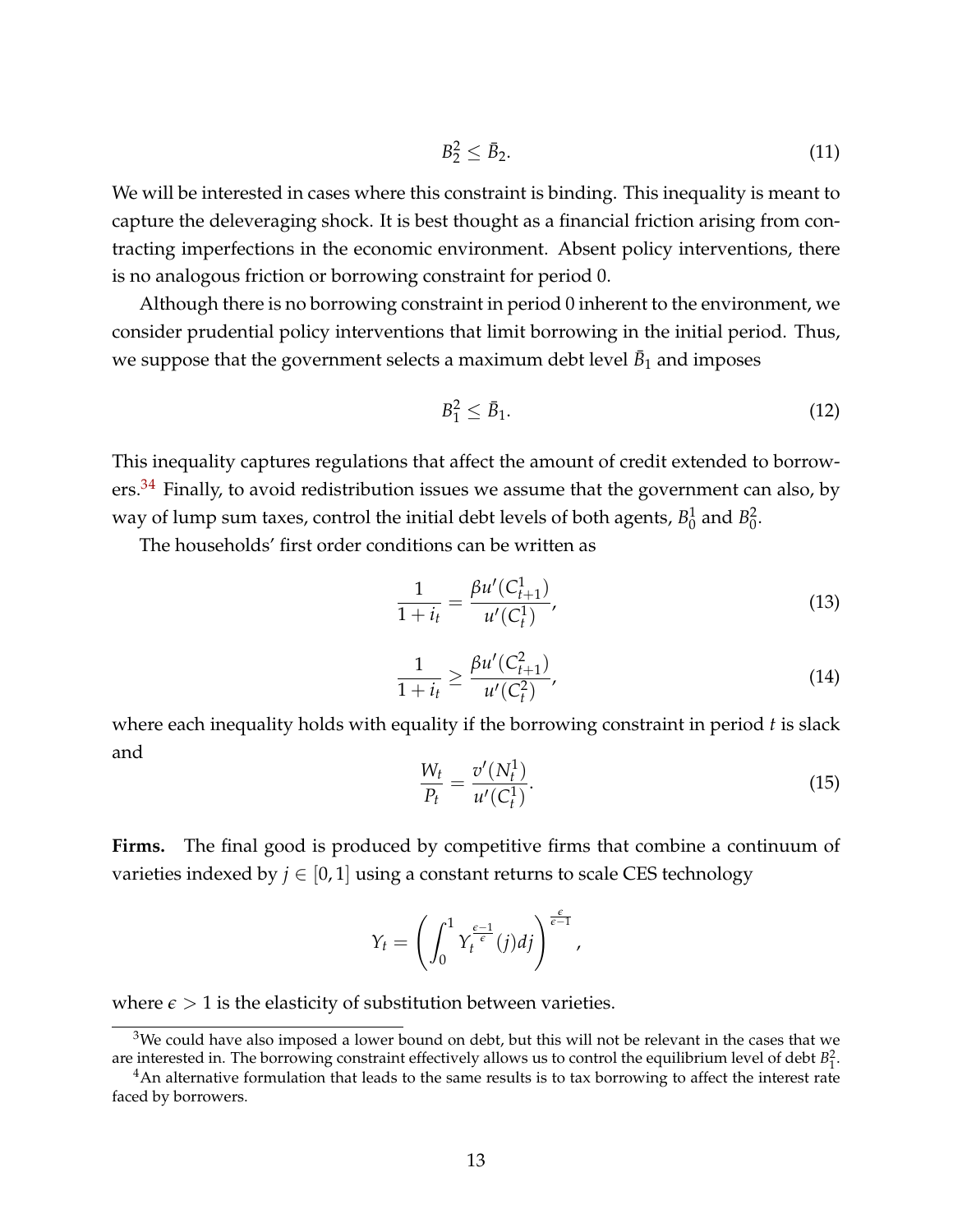Each variety is produced monopolistically from labor by a firm with a productivity *A<sup>t</sup>* in period *t*

$$
Y_t(j) = A_t N_t(j).
$$

Each monopolist hires labor in a competitive market with wage  $W_t$ , but pays  $W_t(1+\tau_L)$ net of tax on labor. Firms post prices. We assume an extreme form of price rigidity: prices posted in period 0 remain in effect in all periods. The demand for each variety is given by  $C_t(P(j)/P)^{-\epsilon}$  where  $P = (\int (P(j))^{1-\epsilon}dj)^{1/(1-\epsilon)}$  is the (constant) price index and  $C_t = \sum_{i=1}^2 \phi^i C_t^i$  is aggregate consumption.

Firms seek to maximize the discounted value of profits

$$
\max_{P(j)} \sum_{t=0}^{2} \prod_{s=0}^{t-1} \frac{1}{1+i_s} \Pi_t(j),
$$

where

$$
\Pi_t(j) = \left(P(j) - \frac{1 + \tau_L}{A_t} W_t\right) C_t \left(\frac{P(j)}{P}\right)^{-\epsilon}
$$

Aggregate profits are given by  $\Pi_t = \int \Pi_t(j)dj$ . In a symmetric equilibrium, all monopolists set the same profit maximizing price *P*, which is a markup over a weighted average across states of the marginal cost across time periods.

<span id="page-13-0"></span>
$$
P = (1 + \tau_L) \frac{\varepsilon}{\varepsilon - 1} \frac{\sum_{t=0}^{2} \prod_{s=0}^{t-1} \frac{1}{1 + i_s} \frac{W_t}{A_t} C_t}{\sum_{t=0}^{2} \prod_{s=0}^{t-1} \frac{1}{1 + i_s} C_t}.
$$
 (16)

.

And we have  $P_t = P$  at every date *t*.

**Government.** The government sets the tax on labor  $\tau_L$ , the borrowing limit  $\bar{B}_1$  in period 0, and the nominal interest rate  $i_t$  in every period. In addition, it levies lump sum taxes in period 0. Lump sum taxes  $T^1$  and  $T^2$  can differ for agents of type 1 and agents of type 2. The budget constraint of the government is

$$
\frac{1}{1+i_t}B_{t+1}^g = B_t^g + \tau_L W_t N_t^1. \tag{17}
$$

The lump sum taxes  $T^1$  and  $T^2$  allow the government to achieve any distributive objective between the government  $B_0^g$  $_0^g$ , type-1 agents  $B_0^1$  $\frac{1}{0}$  and type-2 agents  $B_0^2$  $_0^2$ , subject to the addingup constraint

$$
B_0^g + B_0^1 + B_0^2 = 0.
$$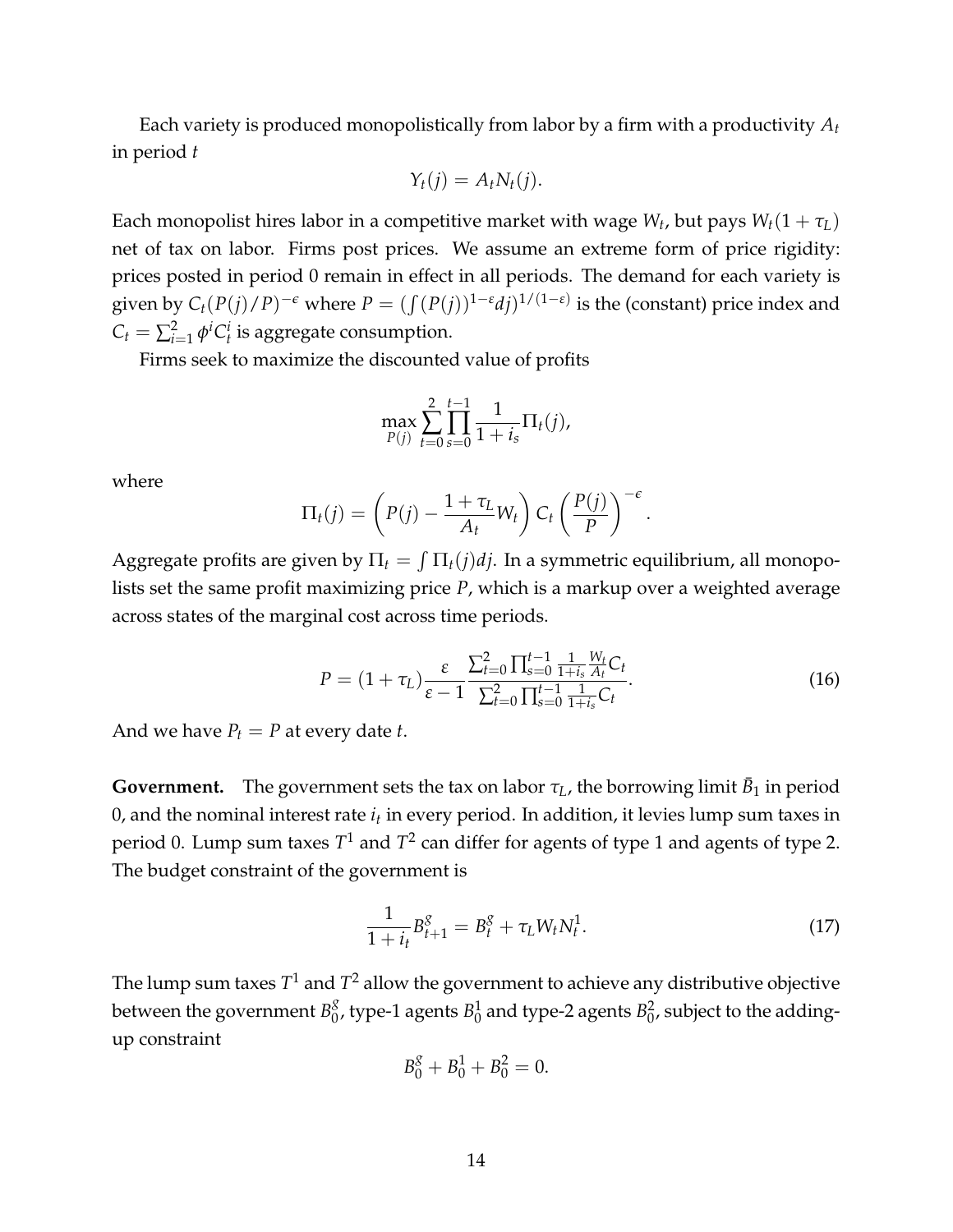**Equilibrium.** An equilibrium specifies consumption  $\{C_t^i\}$ , labor supply  $\{N_t^1\}$ , bond holding  $\{B_t^i, B_t^g\}$  $\{^{8}_{t}\}$ , prices *P* and wages  $\{W_{t}\}$ , nominal interest rates  $\{i_{t}\}$ , the borrowing  $\lim$ it  $\bar{B}_1$ , the labor taxes  $\tau_L$  such that households and firms maximize, the government's budget constraint is satisfied, and markets clear:

<span id="page-14-0"></span>
$$
\sum_{i=1}^{2} \phi^i C_t^i = A_t N_t^1.
$$
\n(18)

These conditions imply that the bond market is cleared, i.e.  $B_t^1 + B_t^2 + B_t^g = 0$  for all *t*. A key constraint is that nominal interest rates must be positive  $i_t \geq 0$  at all dates *t*.

The conditions for an equilibrium [\(9\)](#page-11-0)–[\(18\)](#page-14-0) act as constraints on the planning problem we study next. However, in a spirit similar to [Lucas and Stokey](#page-34-6) [\(1983\)](#page-34-6), we seek to drop variables and constraints as follows. Given quantities, equations [\(13\)](#page-12-2), [\(15\)](#page-12-3) and [\(16\)](#page-13-0) can be used to back out certain prices, wages and taxes. Since these variables do not affect welfare they can be dispensed with from our planning problem, along with all the equations except the market clearing condition [\(18\)](#page-14-0), the borrowing constraint

<span id="page-14-1"></span>
$$
C_2^2 \ge E_2^2 - \bar{B}_2,\tag{19}
$$

and the requirement that nominal interest rates be positive

<span id="page-14-2"></span>
$$
u'(C_t^1) = \beta(1 + i_t)u'(C_{t+1}^1) \quad \text{with} \quad i_t \ge 0. \tag{20}
$$

We summarize these arguments in the following proposition.

**Proposition 4** (Implementability). An allocation  $\{C_t^i\}$  and  $\{N_t^1\}$  together with nominal inter*est rates* {*Et*} *forms part of an equilibrium if and only if equations* [\(18\)](#page-14-0)*,* [\(19\)](#page-14-1) *and* [\(20\)](#page-14-2) *hold.*

**Planning problem.** We now solve the Ramsey problem of choosing the competitive equilibrium that maximizes social welfare, computed as a weighted average of agents utilities, with arbitrary Pareto weights  $\lambda^i$  . We only study configurations where it is optimal to put type-2 agents against their borrowing constraint in period 1 (which will always be the case for high enough values of *E* 2  $_2^2$ ). We also only concern ourselves with the possibility that the zero lower bound might be binding in periods 1, and ignore that possibility in period 0 (which will always be the case for low enough values of  $E_0^2$  $\frac{2}{0}$  and  $A_0$ ).

We are led to the following planning problem

<span id="page-14-3"></span>
$$
\max \sum_{i} \lambda^{i} \phi^{i} V^{i}
$$
 (21)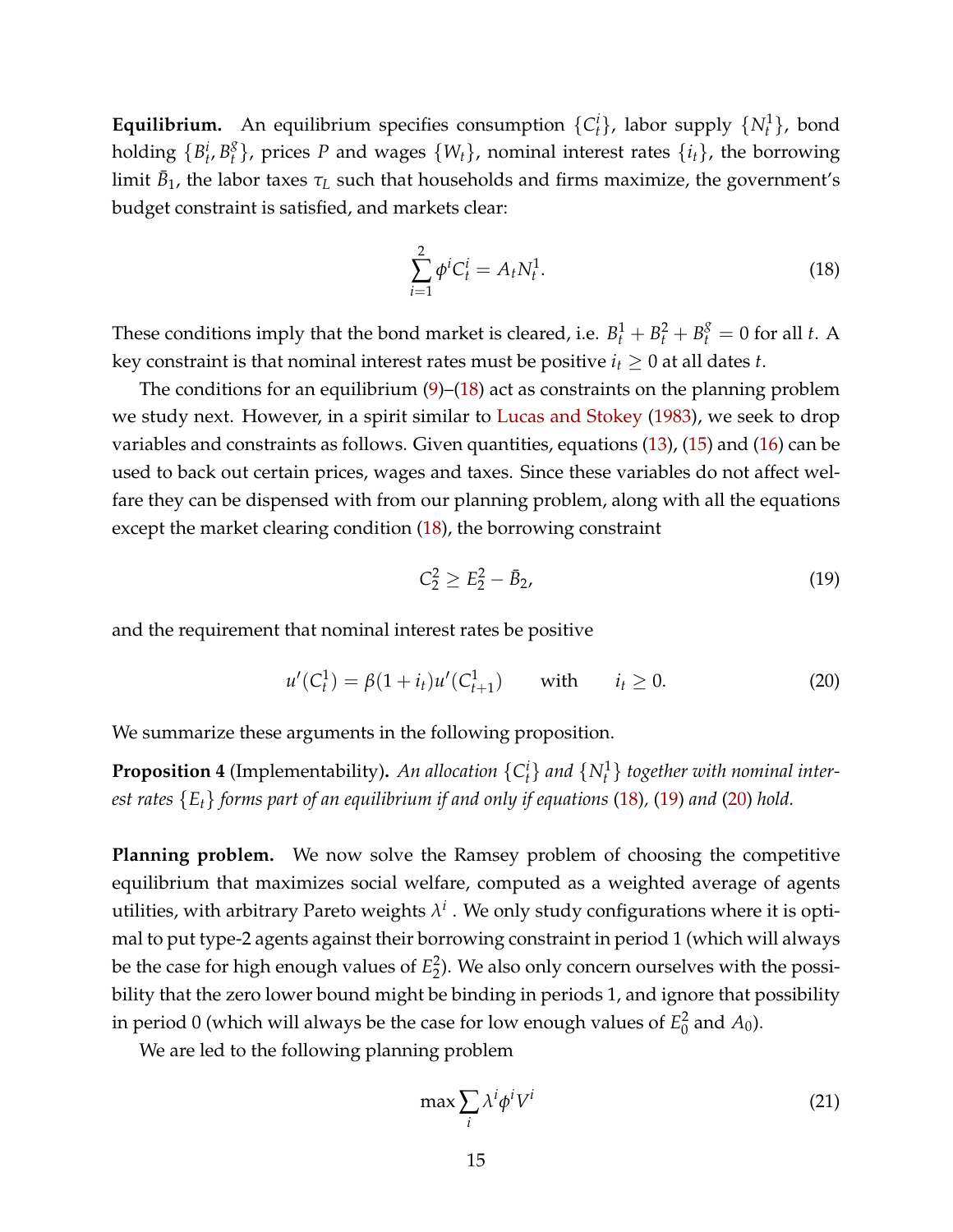subject to

$$
\sum_{i=1}^{2} \phi^{i} \frac{C_{t}^{i}}{A_{t}} = \phi^{1} N_{t}^{1} + E_{t}^{2},
$$
  

$$
u'(C_{1}^{1}) = \beta (1 + i_{1}) u'(C_{2}^{1}),
$$
  

$$
i_{1} \ge 0,
$$
  

$$
C_{2}^{2} = E_{2}^{2} - \bar{B}_{2}.
$$

The first-order conditions of this planning problem deliver a number of useful insights. First, we can derive a set of equations that characterize the labor wedge

$$
\tau_t = 1 - \frac{v'(N_t^1)}{A_t u'(C_t^1)}
$$

in every period *t*. This characterization involves the multiplier  $\nu \leq 0$  on the constraint  $u'(\mathcal{C}^1_1)$  $j_1^1$ ) =  $\beta(1+i_1)u'(C_2^1)$  $\binom{1}{2}$ . This multiplier *ν* is zero when the zero bound constraint  $i_1 \geq 0$ is slack, and is negative otherwise. We have

$$
\tau_0 \lambda^1 \phi^1 u'(C_0^1) = 0,
$$
  

$$
\tau_1 \lambda^1 \phi^1 \beta u'(C_1^1) - \nu u''(C_1^1) = 0,
$$
  

$$
\tau_2 \lambda^1 \phi^1 \beta^2 u'(C_2^1) + \nu \beta (1 + i_1) u''(C_2^1) = 0.
$$

Taken together, these equations imply that  $\tau_0 = 0$ ,  $\tau_1 \geq 0$  and  $\tau_2 \leq 0$  with strict inequalities if the zero lower bound constraint binds. In other words, as long as the zero lower bound constraint doesn't bind, we achieve perfect macroeconomic stabilization. This ceases to be true when the zero lower bound binds. Then the economy is in a recession in period 1, in a boom in period 2, and is balanced in period 0. The zero lower bound precludes the reduction in nominal interest rates  $i_1$  that would be required to stimulate the economy in period 1 by causing type-1 agents to reallocate consumption intertemporally, substituting away from period 2 and towards period 1. The boom in period 2 is designed to stimulate spending by type-1 agents through a wealth effect.

We can also derive a condition that shows that the borrowing of type-2 agents in period 0 should be restricted by the imposition of a binding borrowing constraint  $B_1^2 \leq \bar{B}_1$ . Indeed we have the following characterization of the relative ratios of intertemporal rates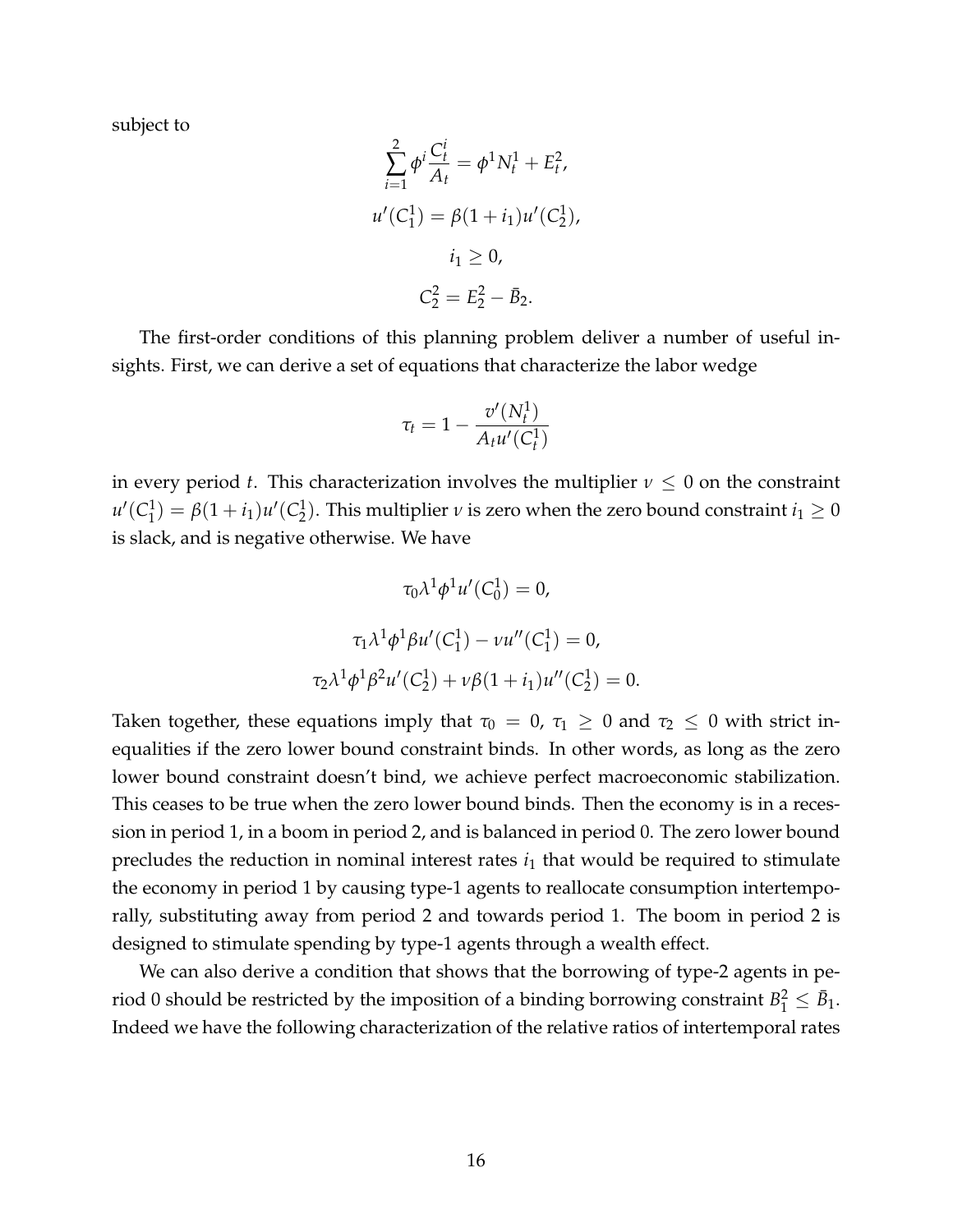of susbstitution for agents of type 1 and 2:

$$
\frac{1-\tau_1}{1+i_0} = \frac{\beta u'(C_1^2)}{u'(C_0^2)} \quad \text{where} \quad \frac{1}{1+i_0} = \frac{\beta u'(C_1^1)}{u'(C_0^1)}.
$$

Here  $\tau_1 \geq 0$  with a strict inequality if the zero lower bound constraint binds. In this case, the borrowing of type-2 agents in period 0 should be restricted by imposing a borrowing constraint on type-2 agents—or an equivalent tax on borrowing (subsidy on saving) so that the interest rate faced by type-2 agents is  $(1+\tau_0^B)$  $(\tau_0^B)(1 + i_0)$  where  $\tau_0^B = \tau_1/(1 - \tau_1)$ . Doing so stimulates spending by type-1 agents in period 1, when the economy is in a recession. Intuitively, restricting borrowing by type-2 agents in period 0 reshuffles date-1 wealth away from type-1 agents with a low propensity to spend and towards type-2 agents with a high propensity to spend. The resulting increase in spending at date 1 helps stabilize the economy. And these stabilization benefits are not internalized by private agents—hence the need for government intervention.

We summarize these results in the following proposition.

<span id="page-16-0"></span>**Proposition 5.** *Consider the planning problem* [\(21\)](#page-14-3)*. Then at the optimum, the labor wedges are such that*  $\tau_0 = 0$ ,  $\tau_1 \geq 0$  *and*  $\tau_2 \leq 0$  *with strict inequalities if the zero lower bound constraint* binds in period 1. When it is the case, it is optimal to impose a binding borrowing  $B_1^2\,\leq\, \bar B_1$ *constraint on type-2 agents in period 0. The equivalent implicit tax on borrowing is given by*  $\tau_0^B = \tau_1/(1-\tau_1)$ .

When the zero lower bound constraint binds, the planning problem [\(21\)](#page-14-3) can be seen as a particular case of the one studied in Section [2.](#page-4-1) The mapping is as follows. There are two states. The first state corresponds to period 0, and the second state to periods 1 and 2. In the first state, the commodities are the different varieties of the consumption good and labor in period 0. In the second state, the commodities are the different varieties of the consumption good and labor in periods 1 and 2. The constraint on prices is that the price of each variety must be the same in all periods. The zero lower bound constraint is captured in this formulation by the requirement that the (real) relative price of the same variety in periods 1 and 2 must be equal to one. Proposition [5](#page-16-0) can then be seen as an application of Proposition [2.](#page-8-2)

#### <span id="page-16-1"></span>**3.2 International Liquidity Traps and Sudden Stops**

In this section, we consider a small open economy subject to a liquidity trap induced by a sudden stop. There are three periods. Domestic agents consume both traded and nontraded goods, and the price of non-traded goods is sticky. The sudden stop is modeled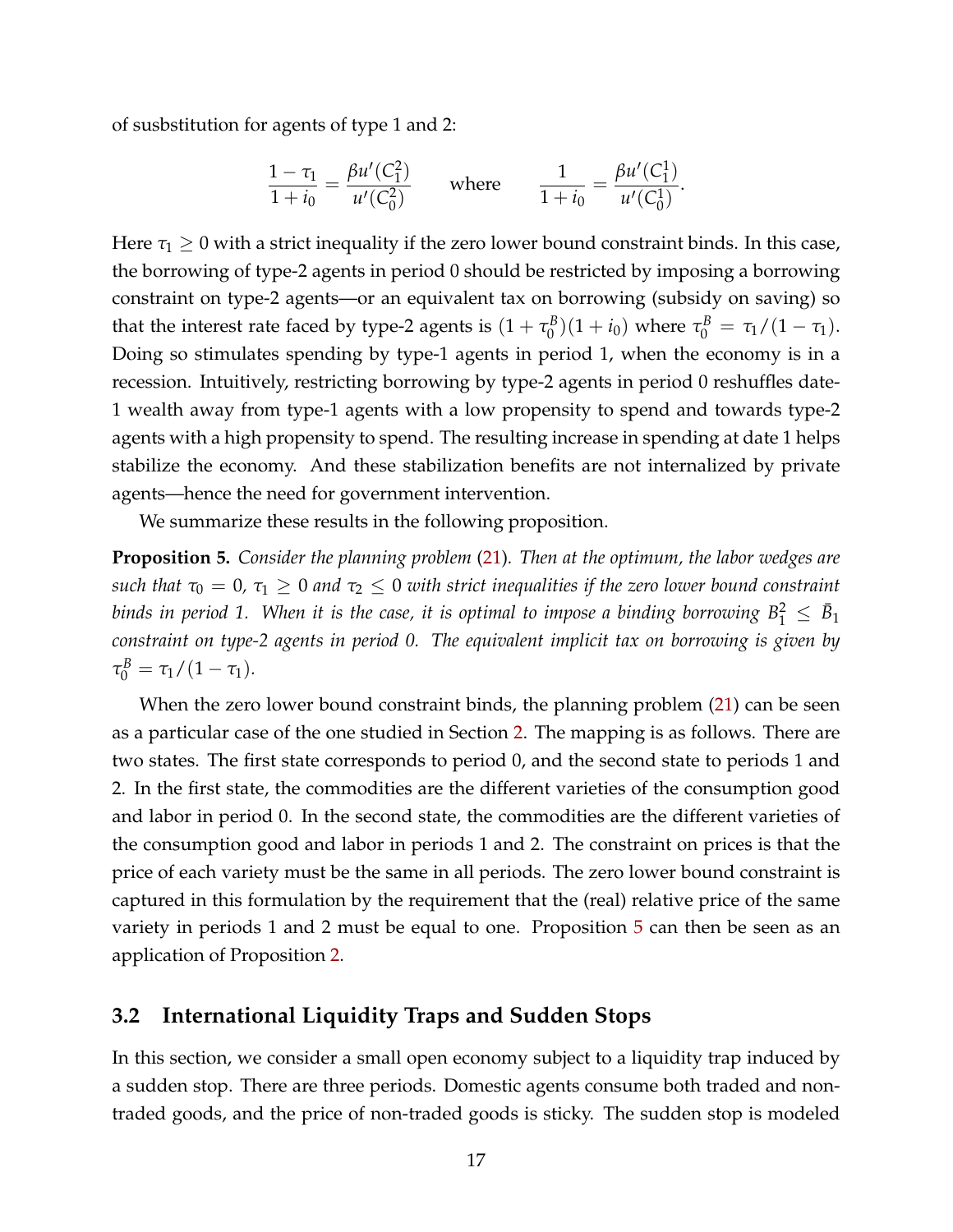as a borrowing constraint in the intermediate period. It can push the economy into a liquidity trap. We show that it is optimal to restrict the amount of domestic borrowing in the initial period through the imposition of a borrowing constraint or via capital controls.

**Households.** There is a representative domestic agent with preferences over nontraded goods, traded goods and labor given by the expected utility

$$
\sum_{t=0}^2 \beta^t U(C_{NT,t}, C_{T,t}, N_t).
$$

Below we make some further assumptions on preferences.

Households are subject to the following budget constraints

<span id="page-17-2"></span>
$$
P_{NT}C_{NT,t} + E_t P_{T,t}^* C_{T,t} + \frac{1}{1+i_t^*} \frac{1}{E_{t+1}} B_{t+1} \le W_t N_t + E_t P_{T,t}^* \bar{E}_{T,t} + \Pi_t - T_t + \frac{1}{E_t} B_t,\tag{22}
$$

where we impose  $B_3 = 0$ . Here  $P_{NT}$  is the price of non-traded goods which as we will see shortly, does not depend on *t* due to the assumed price stickiness; *E<sup>t</sup>* is the nominal exchange rate, *P* ∗  $T_{t}$ <sup>\*</sup>, is the foreign currency price of the traded good,  $E_{t}P_{T}^{*}$  $T_{,t}$  is the domestic currency price of traded goods in period *t*;  $W_t$  is the nominal wage in period *t*;  $\bar{E}_{T,t}$  is the endowment of traded goods in period *t*; Π*<sup>t</sup>* represents aggregate profits in period *t*; *T<sup>t</sup>* is a lump sum tax (that balances the government budget);  $B_t$  is short-term bond holdings in the foreign currency; and *i* ∗ *t* is the foreign nominal interest rate.

We assume that in period 1, households face a borrowing constraint of the form

$$
B_2 \le P_{T,2}^* \bar{B}_2 \tag{23}
$$

where  $\bar{B}_2 < \bar{E}_{T,2}$ .

Although there is no borrowing constraint in period 0 inherent to the environment, we consider prudential policy interventions that limit borrowing in the initial period. Thus, we suppose that the government selects a maximum debt level  $\bar{B}_1$  and imposes

$$
B_1 \le P_{T,1}^* \bar{B}_1. \tag{24}
$$

This inequality captures regulations that affect the inflow of capital into the country in the initial period.<sup>[5](#page-17-0)[6](#page-17-1)</sup>

<span id="page-17-0"></span> $5$ We could have also imposed a lower bound on debt, but this will not be relevant in the cases that we are interested in. The borrowing constraint effectively allows us to control the equilibrium level of debt *B*1.

<span id="page-17-1"></span> $6$ An alternative formulation that leads to the same results is to use a tax instrument (capital controls in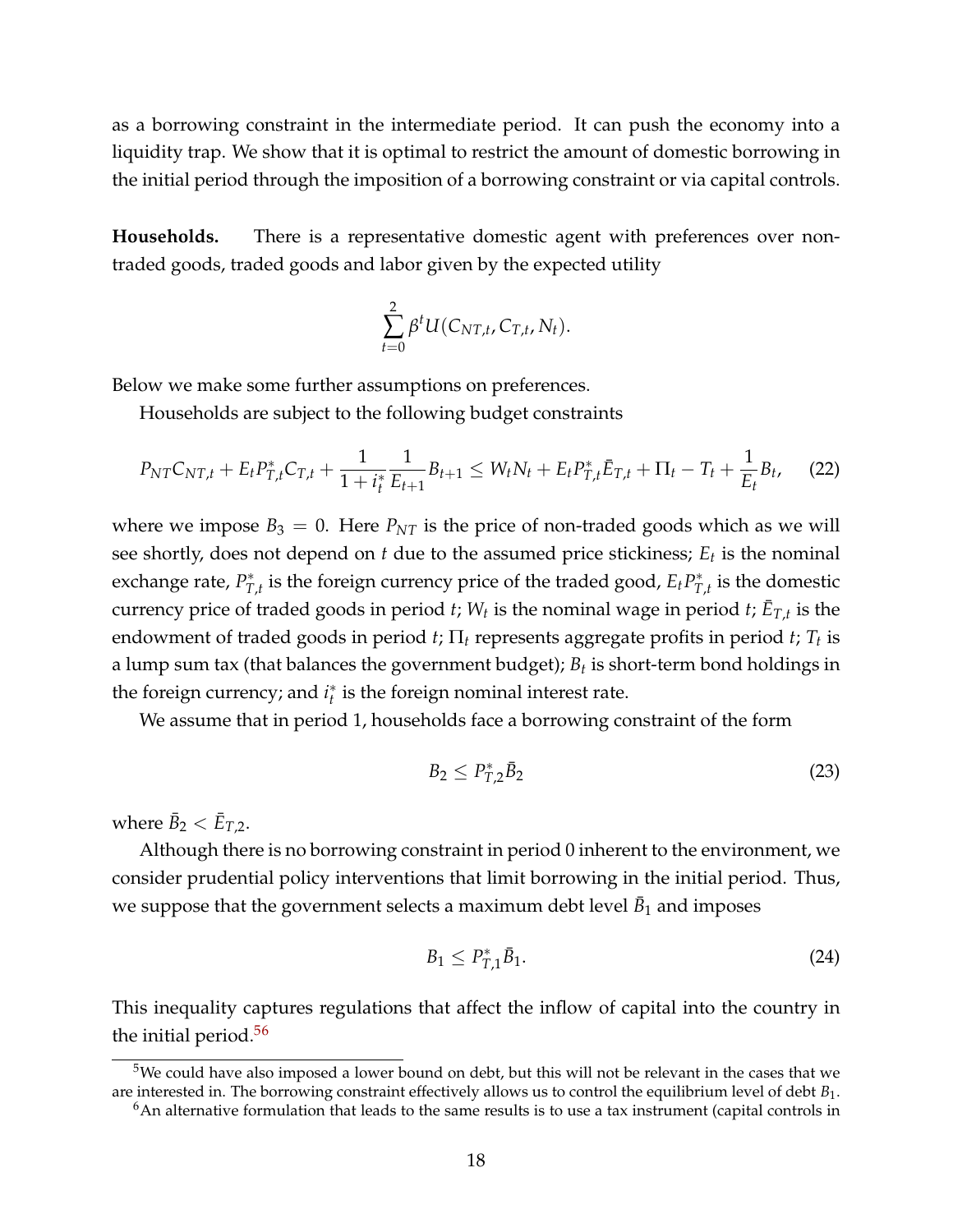The households' first order conditions can be written as

<span id="page-18-1"></span>
$$
\frac{E_t}{E_{t+1}} \frac{1}{1+i_t^*} \ge \frac{\beta U_{C_T,t+1}}{U_{C_T,t}},
$$
\n(25)

with equality if the borrowing constraint in period *t* is slack,

<span id="page-18-3"></span>
$$
\frac{U_{C_T,t}}{E_t P_{T,t}^*} = \frac{U_{C_{NT},t}}{P_{NT}},
$$
\n(26)

and

<span id="page-18-2"></span>
$$
\frac{W_t}{P_{NT}} = \frac{-U_{N,t}}{U_{C_{NT},t}}.\tag{27}
$$

**Firms.** The traded goods are traded competitively in international markets. The domestic agents have an endowment  $\bar{E}_t$  of these traded goods.

Non-traded goods are produced in each country by competitive firms that combine a continuum of non-traded varieties indexed by  $j \in [0, 1]$  using the constant returns to scale CES technology

$$
Y_{NT,t} = \left(\int_0^1 Y_{NT,t}(j)^{1-\frac{1}{\epsilon}}dj\right)^{\frac{1}{1-\frac{1}{\epsilon}}},
$$

with elasticity  $\epsilon > 1$ .

Each variety is produced by a monopolist using a linear technology:

$$
Y_{NT,t}(j) = A_t N_t(j).
$$

Each monopolist hires labor in a competitive market with wage  $W_t$ , but pays  $W_t(1+\tau_L)$ net of a tax on labor. Monopolists must set prices once and for all in period 0 and cannot change them afterwards. The demand for each variety is given by  $C_{NT,t}(P_{NT}(j)/P_{NT})^{-\epsilon}$ where  $P_{NT}(j) = (\int (P_{NT}(j))^{1-\epsilon}dj)^{1/(1-\epsilon)}$  is the price of non traded goods. We assume that each firm *j* is owned by a household who sets the price  $P_{NT}(j)$  in addition to making its consumption and labor supply decisions.<sup>[7](#page-18-0)</sup> The corresponding price setting conditions

the form of a tax on capital inflows / subsidy on capital outflows) to increase the interest rate faced by domestic agents in period 0.

<span id="page-18-0"></span><sup>&</sup>lt;sup>7</sup>The reason for this assumption is a form of market incompleteness due to the presence of borrowing constraints.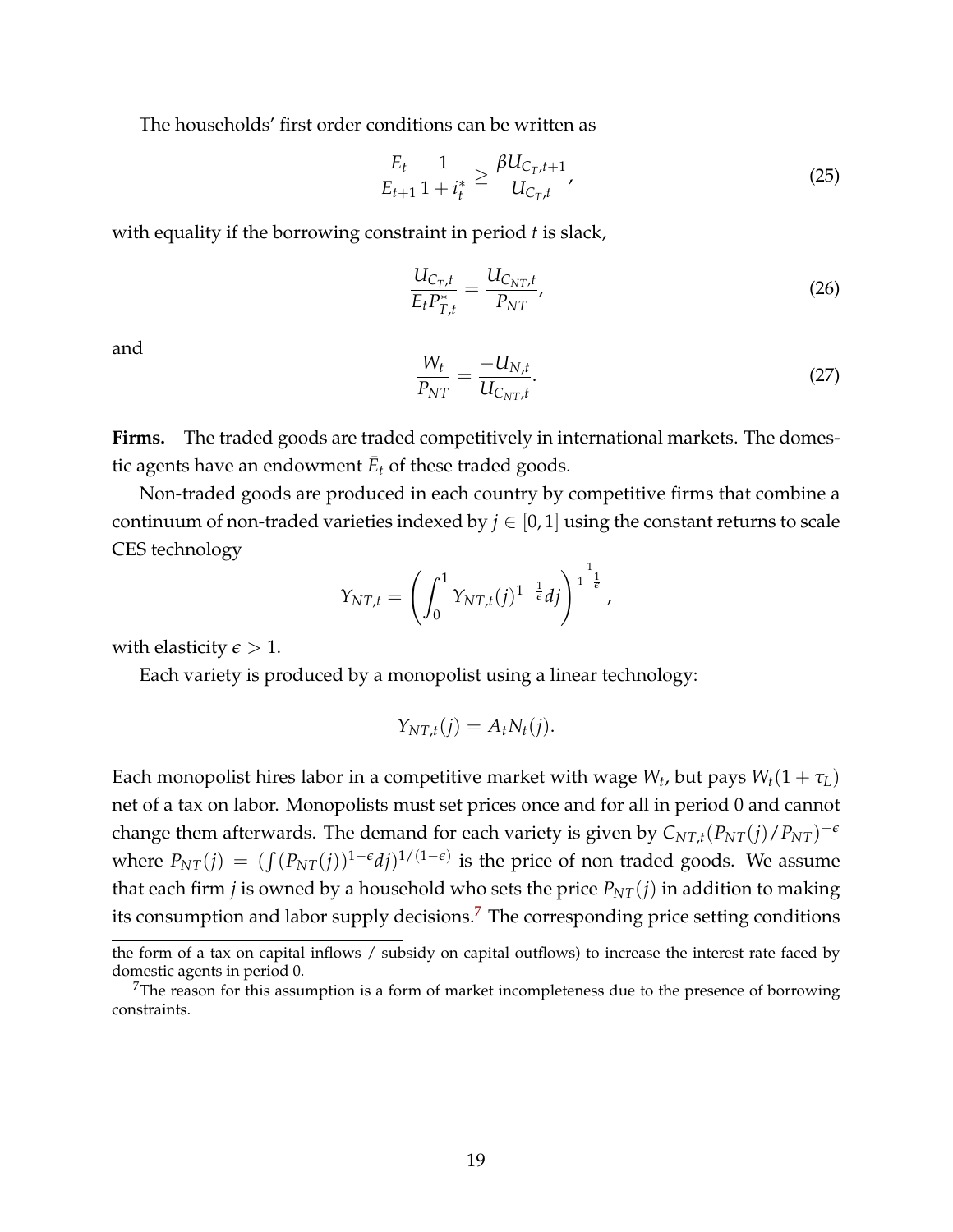are symmetric across *j* and given by

<span id="page-19-1"></span>
$$
P_{NT} = (1 + \tau_L) \frac{\epsilon}{\epsilon - 1} \frac{\sum_{t=0}^{2} \frac{\beta^t U_{C_{T,t}}}{P_{T,t}} \frac{W_t}{A_t} C_{NT,t}}{\sum_{t=0}^{2} \frac{\beta U_{C_{T,t}}^t}{P_{T,t}} C_{NT,t}}.
$$
(28)

**Government.** The government sets the tax on labor  $\tau_L$ , the borrowing limit  $\bar{B}_1$  in period 0, and the nominal interest rate *i<sup>t</sup>* which determines the exchange rate *E<sup>t</sup>* in every period through the no arbitrage Uncovered Interest Parity (UIP) condition

$$
1 + i_t = (1 + i_t^*) \frac{E_{t+1}}{E_t}.
$$
\n(29)

In addition, it levies lump sum taxes *T<sup>t</sup>* in period *t* to balance its budget

$$
T_t + \tau_L W_t N_t = 0. \tag{30}
$$

**Equilibrium.** An equilibrium takes as given the price of traded goods  $P_T^*$  $T_{,t}^*$  and the foreign nominal interest rate {*i* ∗ *t* }. It specifies consumption of traded and non-traded goods  ${C_{T,t}, C_{NT,t}}$ , labor supply  ${N_t}$ , bond holdings  ${B_t}$ , the price of non-traded goods  $P_{NT}$ , wages  $\{W_t\}$ , nominal interest rates  $\{i_t\}$  and exchange rates  $\{E_t\}$ , the borrowing limit  $\bar{B}_1$ , the labor taxes *τ<sup>L</sup>* such that households and firms maximize, the government's budget constraint is satisfied, and markets clear:

<span id="page-19-0"></span>
$$
C_{NT,t} = A_t N_t. \tag{31}
$$

These conditions imply that the market for traded goods clears. A key constraint is that nominal interest rates must be positive  $i_t \geq 0$  at all dates *t*.

The conditions for an equilibrium  $(22)$ – $(31)$  act as constraints on the planning problem we study next. However, exactly as in Section [3.1](#page-10-0) we can drop variables and constraints. Given quantities, equations [\(25\)](#page-18-1), [\(27\)](#page-18-2) and [\(28\)](#page-19-1) can be used to back out certain prices, wages and taxes. Since these variables do not affect welfare they can be dispensed with from our planning problem, along with all the equations except the condition that determines agents' relative consumption of traded and non traded goods [\(26\)](#page-18-3), the market clearing condition [\(31\)](#page-19-0), the country budget constraint for traded goods

<span id="page-19-2"></span>
$$
P_{T,0}^*\left[C_{T,0}-\bar{E}_0\right]+\frac{1}{1+i_0^*}P_{T,1}^*\left[C_{T,1}-\bar{E}_1\right]+\frac{1}{1+i_0^*}\frac{1}{1+i_1^*}\left[C_{T,2}-\bar{E}_2\right]\leq 0\tag{32}
$$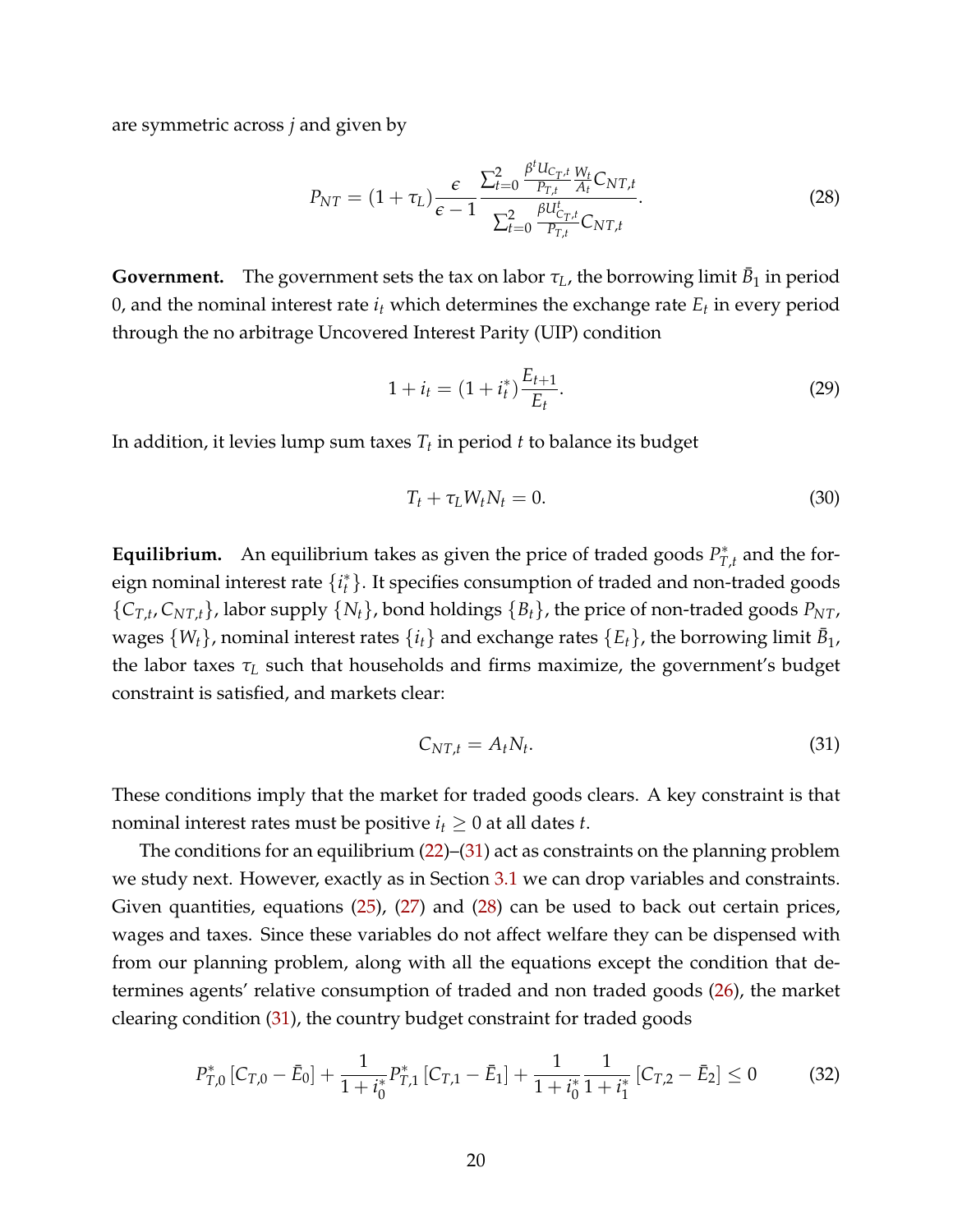and the borrowing constraint

<span id="page-20-0"></span>
$$
C_{T,2} \ge \bar{E}_2 - \bar{B}_2. \tag{33}
$$

and the requirement that nominal interest rates be positive

<span id="page-20-1"></span>
$$
1 + i_t = (1 + i_t^*) \frac{E_{t+1}}{E_t} \quad \text{with} \quad i_t \ge 0. \tag{34}
$$

We summarize these arguments in the following proposition.

**Proposition 6** (Implementability)**.** *An allocation* {*CT*,*<sup>t</sup>* , *CNT*,*t*} *and* {*Nt*} *together with prices for non-traded goods*  $\{P_{NT}\}$ *, nominal interest rates*  $\{i_t\}$  *and exchange rates*  $\{E_t\}$  *forms part of an equilibrium if and only if equations* [\(26\)](#page-18-3)*,* [\(31\)](#page-19-0)*,* [\(32\)](#page-19-2)*,* [\(33\)](#page-20-0) *and* [\(34\)](#page-20-1) *hold.*

**Homothetic Preferences.** Next, we characterize the key condition [\(26\)](#page-18-3) further by making some weak assumptions on preferences. We make two assumptions on preferences: (i) preferences over consumption goods are weakly separable from labor; and (ii) preferences over consumption goods are homothetic. These assumptions imply that

$$
C_{NT,t} = \alpha \left(\frac{E_t P_{T,t}^*}{P_{NT,t}}\right) C_{T,t},
$$

for some function *α* that is increasing and differentiable. This conveniently encapsulates the restriction implied by the first order condition [\(26\)](#page-18-3).

Define the indirect utility function, which encodes utility in period *t* when the consumption of traded goods is  $C_{T,t}$  and the relative price of traded vs. non-traded goods is  $p_t = \frac{E_t P_{T,t}^*}{P_{NT,t}}$  as

$$
V(C_{T,t}, p_t) = U\left(\alpha(p_t)C_{T,t}, C_{T,t}, \frac{\alpha(p_t)}{A_t}C_{T,t}\right).
$$

The derivatives of the indirect utility function will prove useful for our analysis. To describe these derivatives, it is useful to first introduce the labor wedge

$$
\tau_t = 1 + \frac{1}{A_t} \frac{U_{N,t}}{U_{C_{NT},t}}.
$$

The following proposition is borrowed from [Farhi and Werning](#page-33-4) [\(2012b\)](#page-33-4).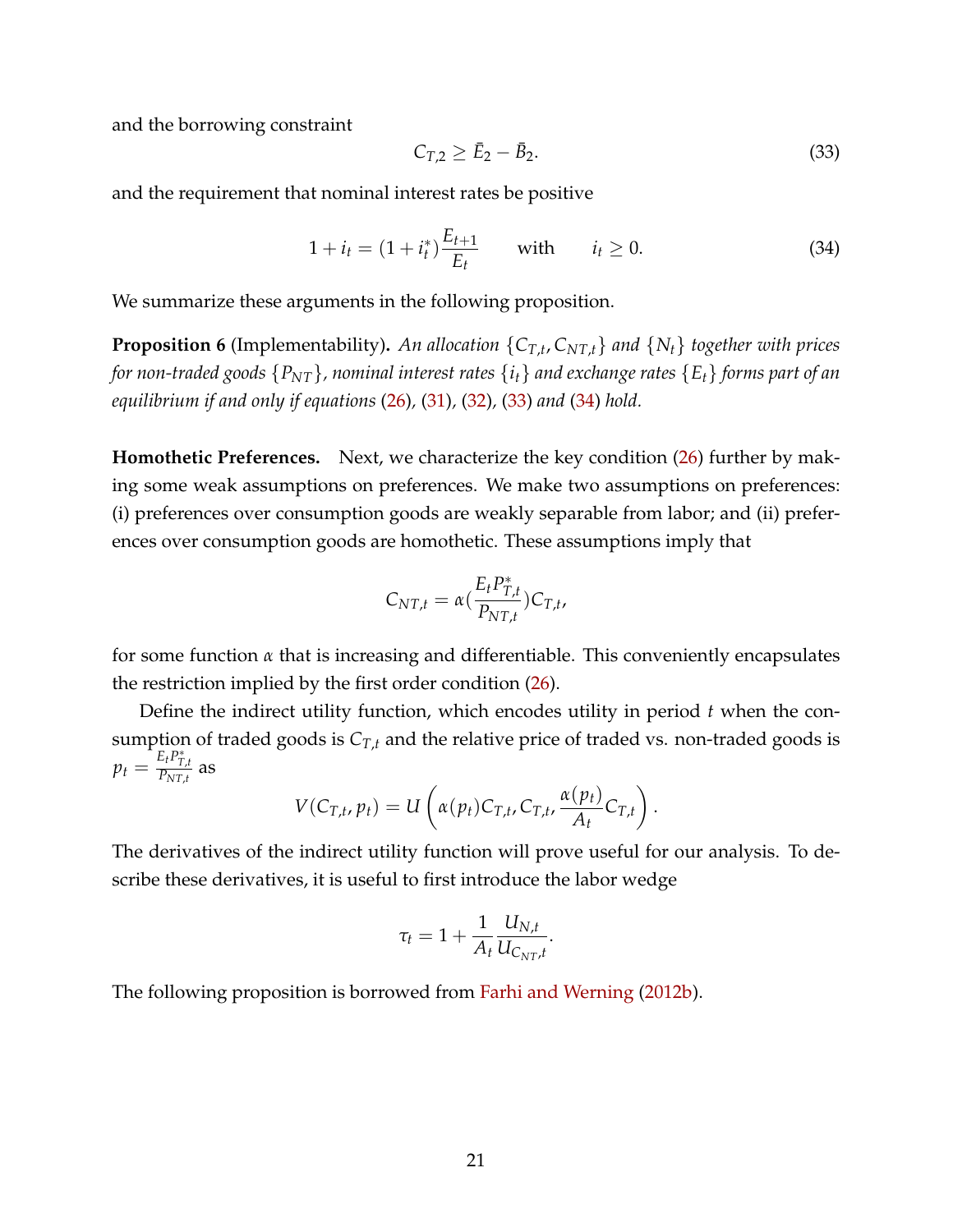<span id="page-21-1"></span>**Proposition 7.** *The derivatives of the value function are*

$$
V_p(C_{T,t}, p_t) = \frac{\alpha_{p,t}}{p_t} C_{T,t} U_{C_T,t} \tau_t,
$$
  

$$
V_{C_T}(C_{T,t}, p_t) = U_{C_T,t} \left(1 + \frac{\alpha_t}{p_t} \tau_t\right).
$$

These observations about the derivatives and their connection to the labor wedge will be key to our results. A private agent values traded goods according to its marginal utility  $U_{C_T,t}$ , but the actual marginal value in equilibrium is  $V_{C_T,t}$ . The wedge between the two  $\text{equals } \frac{\alpha_t}{p_t}\tau_t = \frac{P_{NT}C_{NT,t}}{P_{T,t}C_{T,t}}$  $\frac{N_{I}C_{N_{I},t}}{P_{T,t}C_{T,t}}\tau_{t}$ , the labor wedge weighted by the relative expenditure share of non-traded goods relative to traded goods. We will sometimes refer to it as the *weighted labor wedge* for short.

In particular, a private agent undervalues traded goods  $V_{C_T,t} > U_{C_T,t}$  whenever the economy is experiencing a recession, in the sense of having a positive labor wedge  $\tau_t > 0$ . Conversely, private agents overvalue traded goods  $V_{C_T,t} < U_{C_T,t}$  whenever the economy is booming, in the sense of having a negative labor wedge  $\tau_t < 0$ . These effects are magnified when the economy is relatively closed, so that the relative expenditure share of non-traded goods is large.

**Planning problem.** We now solve the Ramsey problem of choosing the competitive equilibrium that maximizes the utility of domestic agents. We only study configurations where it is optimal to put domestic agents against their borrowing constraint in period 1 (which will always be the case for high enough values of  $\bar{E}_2$ ). We also only concern ourselves with the possibility that the zero lower bound might be binding in periods 1, and ignore that possibility in period 0 (which will always be the case for low enough values of  $A_0$ ).

We have the following planning problem

<span id="page-21-0"></span>
$$
\max \sum_{t=0}^{2} \beta^t V(C_{T,t}, \frac{E_t P_{T,t}^*}{P_{NT}})
$$
\n(35)

subject to

$$
(1 + i_1^*)E_2 \ge E_1,
$$
  

$$
P_{T,0}^*[C_{T,0} - \bar{E}_0] + \frac{1}{1 + i_0^*} P_{T,1}^*[C_{T,1} - \bar{E}_1] = \frac{1}{1 + i_0^*} \frac{1}{1 + i_1^*} \bar{B}_2,
$$
  

$$
C_{T,2} = \bar{E}_2 - \bar{B}_2,
$$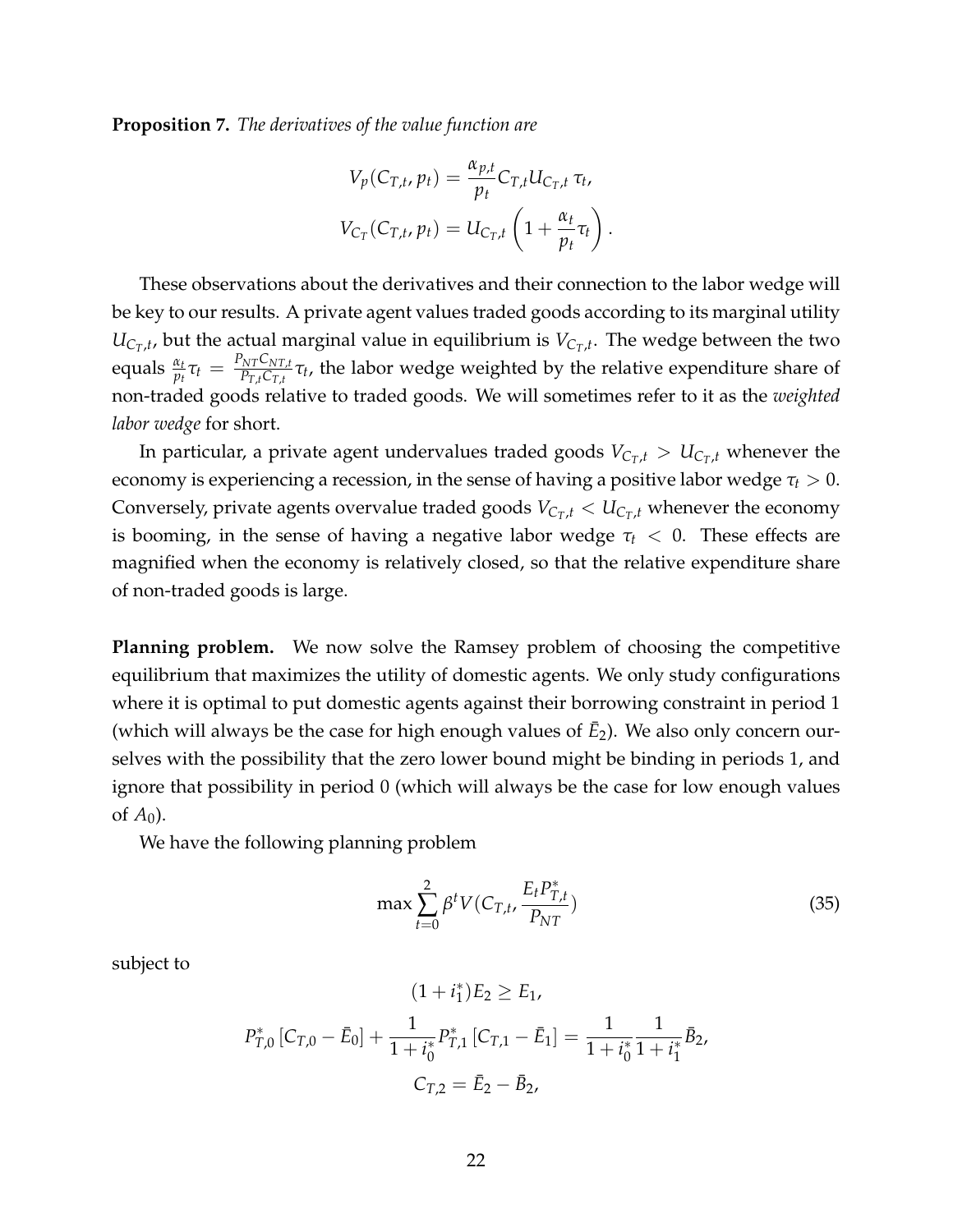where the second and third constraints are the country budget constraint and the borrowing constraint. The first constraint is the zero lower bound constraint. It builds on the UIP  $\text{condition } (1 + i_1^*)$  $j_1^*$ ) $E_2 = (1 + i_1)E_1$  and captures the requirement that the domestic nominal interest rate  $i_1$  be positive period 1. It is the key constraint that hampers macroeconomic stability. If the domestic nominal interest rate  $i_1$  could be negative, then the exchange rates  $E_1$  and  $E_2$  would become free variables. The zero lower bound constraint puts a lower bound on the rate of the depreciation  $E_2/E_1$  of the domestic currency, which can conflict with macroeconomic stability.

We have

$$
V_{p,0} = 0,
$$
  
\n
$$
\beta V_{p,1} \frac{P_{T,1}^*}{P_{NT}} = \nu,
$$
  
\n
$$
\beta^2 V_{p,2} \frac{P_{T,2}^*}{P_{NT}} = -\nu (1 + i_1^*),
$$

where  $\nu \geq 0$  is the multiplier on the zero lower bound constraint (the first constraint). Taken together, these equations imply that  $\tau_0 = 0$ ,  $\tau_1 \geq 0$  and  $\tau_2 \leq 0$  with strict inequalities if the zero lower bound constraint binds. In other words, as long as the zero lower bound constraint doesn't bind, we achieve perfect macroeconomic stabilization. This ceases to be true when the zero lower bound binds. Then the economy is in a recession in period 1, in a boom in period 2, and is balanced in period 0. The zero lower bound precludes the reduction in nominal interest rates  $i_1$  that would be required to depreciate the value of the period-1 exchange rate and stimulate the economy in period 1 by causing domestic agents to reallocate consumption intertemporally from period 2 to period 1, and intratemporally from traded goods to non-traded goods. A depreciation of the exchange rate in period 2 allows for a more depreciated exchange rate in period 1, but causes a boom in period 2.

We can also derive a condition that shows that the borrowing of domestic agents in period 0 should be restricted by the imposition of a binding borrowing constraint  $B_1 \leq \bar B_1.$ Indeed we have the following characterization

$$
\frac{\beta(1+i_0^*)\frac{P_{T,0}^*}{P_{T,1}^*}V_{C_T,1}}{V_{C_T,0}}=1,
$$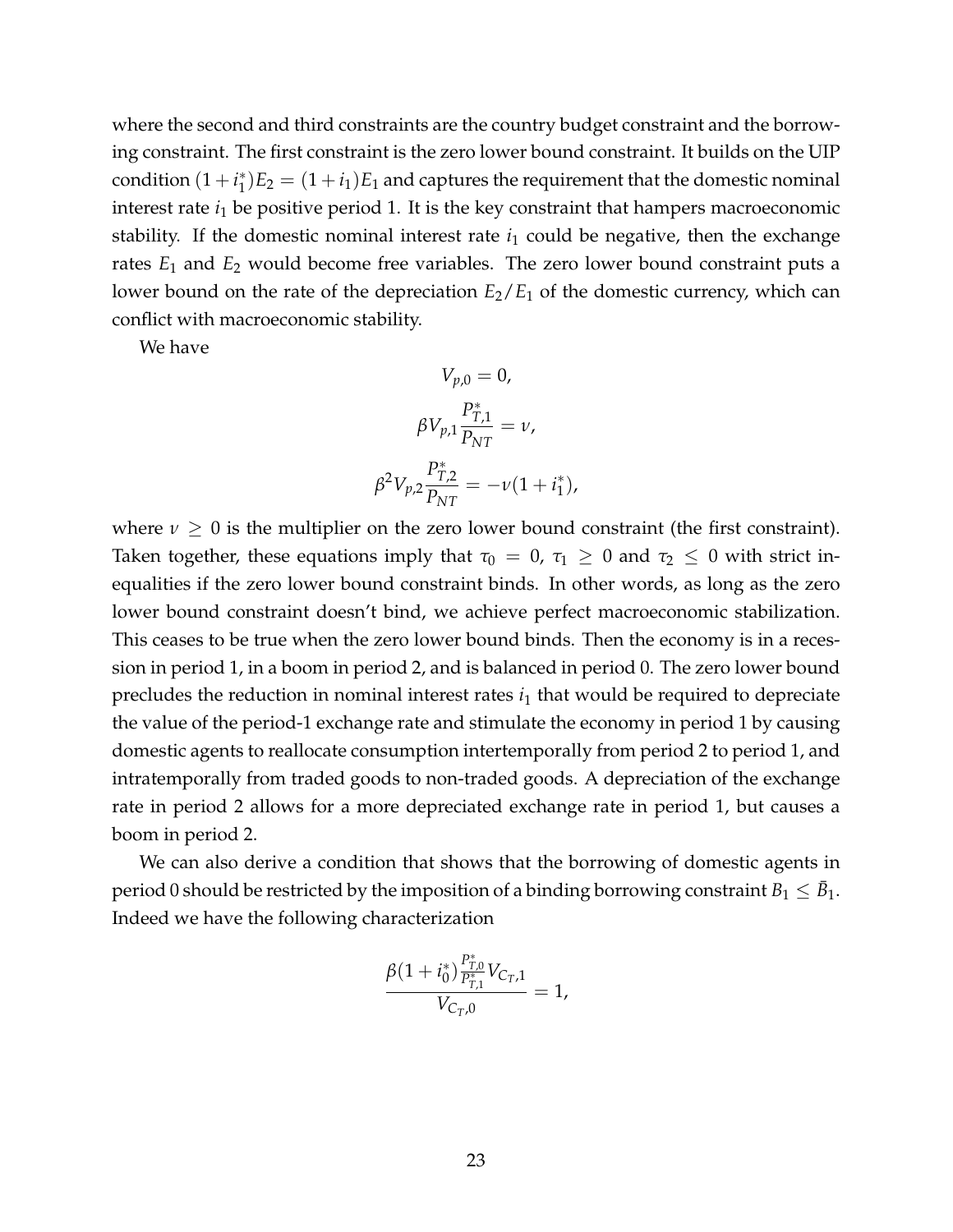or equivalently

$$
\frac{\beta(1+i_0^*)\frac{P_{T,0}^*}{P_{T,1}^*}U_{C_T,1}\left(1+\frac{\alpha_1}{p_1}\tau_1\right)}{U_{C_T,0}\left(1+\frac{\alpha_0}{p_0}\tau_0\right)}=1,
$$

Here  $\tau_0 = 0$  and  $\tau_1 \geq 0$  with a strict inequality if the zero lower bound constraint binds. In this case, the borrowing of domestic agents in period 0 should be restricted by imposing a borrowing constraint—or an equivalent tax on capital inflows / subsidy on capital outflows so that the interest rate faced by domestic agents is  $(1+\tau_0^B$  $(\sigma_0^{B})(1+i_0)$  where  $\tau_0^{B}=\frac{\alpha_1}{p_1}$  $\frac{\alpha_1}{p_1}\tau_1.$ Doing so stimulates spending on non-traded goods by domestic agents in period 1, when the economy is in a recession. These stabilization benefits are not internalized by private agents—hence the need for government intervention.

We summarize these results in the following proposition.

<span id="page-23-0"></span>**Proposition 8.** *Consider the planning problem* [\(35\)](#page-21-0)*. Then at the optimum, the labor wedges are such that*  $\tau_0 = 0$ ,  $\tau_1 \geq 0$  *and*  $\tau_2 \leq 0$  *with strict inequalities if the zero lower bound constraint* binds in period 1. When it is the case, it is optimal to impose a binding borrowing  $B_1~\leq~\bar B_1$ *constraint on domestic agents in period 0. The equivalent implicit tax on capital inflows / subsidy on capital outflows is given by*  $\tau^B_0 = \frac{\alpha_1}{p_1}$  $\frac{\alpha_1}{p_1}$ τ<sub>1</sub>.

When the zero lower bound constraint binds, the planning problem [\(35\)](#page-21-0) can be seen as a particular case of the one studied in Section [2.](#page-4-1) The mapping is as follows. There are two states. The first state corresponds to period 0, and the second state to periods 1 and 2. In the first state, the commodities are the different varieties of the non-traded good, the traded good and labor in period 0. In the second state, the commodities are the different varieties of the non-traded good, the traded good and labor in periods 1 and 2. The possibility of trading the traded good intertemporally at given international prices is modeled as part of the technological constraint. The constraint on prices is that the price of each variety of non-traded good must be the same in all periods (in the domestic numeraire), and the requirement that price of the traded good  $P_{T,t} = E_t P_T^*$  $T_{J,t}^*$  (in the domestic numeraire) must grow at rate  $\frac{1}{1+i_1^*}$  $P_{\overline{T},2}^*$  between periods 1 and 2. This last constraint derives from the zero lower bound constraint. So does the requirement that the (real) relative price of the same variety in periods 1 and 2 must be equal to one. Proposition [8](#page-23-0) can then be seen as an application of Proposition [2.](#page-8-2)

#### <span id="page-23-1"></span>**3.3 Capital Controls with Fixed Exchange Rates**

In Section [3.2,](#page-16-1) the domestic economy has a flexible exchange rate but faces a zero lower bound constraint. In this section, we use a similar model to focus on another constraint on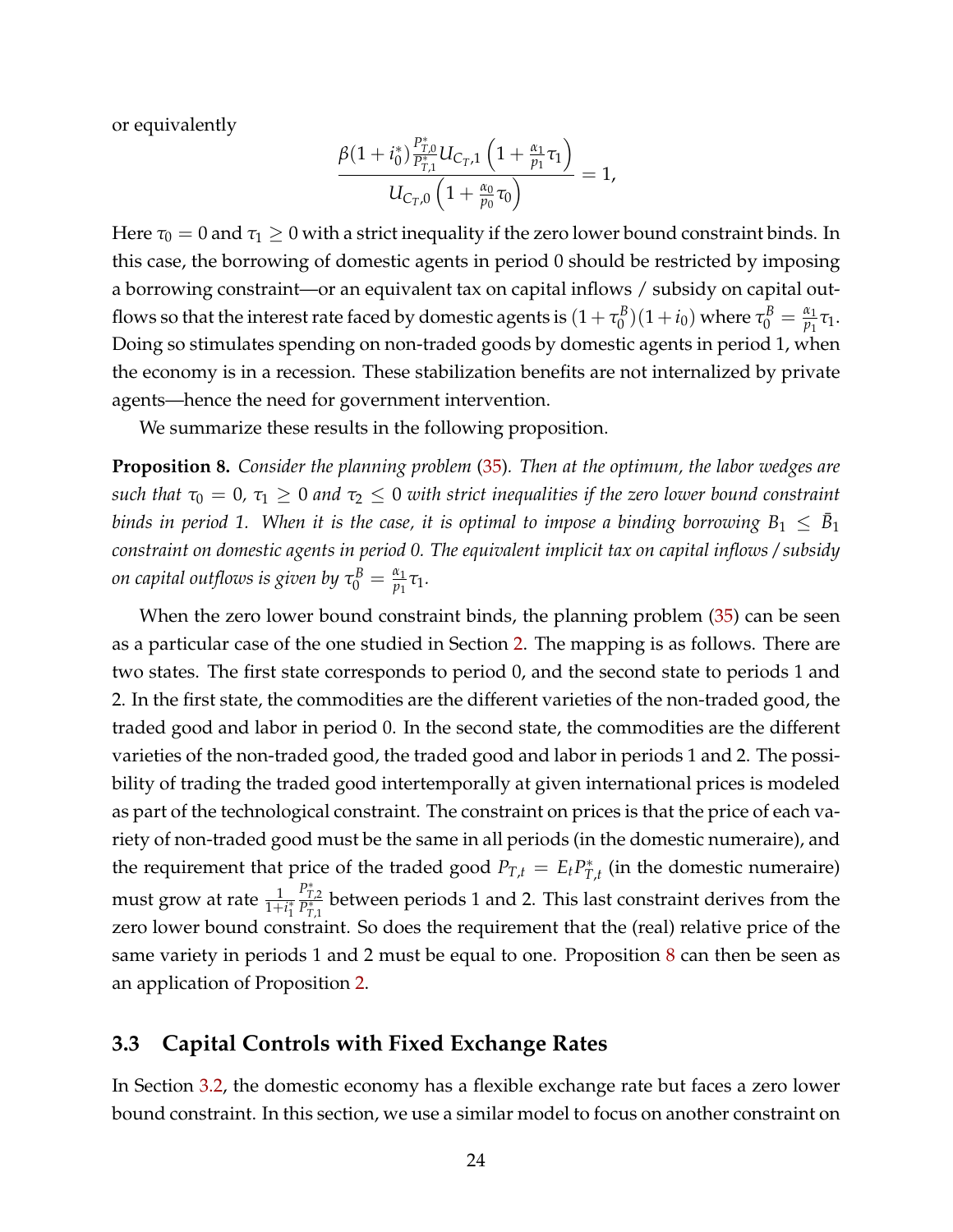macroeconomic stabilization in environments with nominal rigidities: a fixed exchange rate  $E_t = E$ . We consider a two period model of a small open economy that either chooses to fix its exchange rate vis a vis that of the foreign economy, or has lost this potential margin of adjustment because it is part of a currency union. Therefore the domestic economy loses all monetary autonomy: the domestic nominal interest rate must be equal to the foreign interest rate  $i_t = i_t^*$  $_t^*$ . We show that this creates a role for capital controls to regain monetary autonomy. We refer the reader to [Farhi and Werning](#page-33-3) [\(2012a\)](#page-33-3) for a full-fledged analysis of capital controls with fixed exchange rates.

**Households.** There are two periods  $t \in \{0, 1\}$ . There is a representative domestic agent with preferences over non-traded goods, traded goods and labor given by the expected utility

$$
\sum_{t=0}^1 \beta^t U(C_{NT,t}, C_{T,t}, N_t).
$$

Below we make some further assumptions on preferences.

Households are subject to the following budget constraints

<span id="page-24-0"></span>
$$
P_{NT}C_{NT,t} + EP_{T,t}^*C_{T,t} + \frac{1}{(1+i_t^*)(1+\tau_t^B)}\frac{1}{E}B_{t+1} \le W_tN_t + EP_{T,t}^*\bar{E}_{T,t} + \Pi_t - T_t + \frac{1}{E}B_t, \tag{36}
$$

where we impose  $B_2 = 0$ . Here  $P_{NT}$  is the price of non-traded goods which as we will see shortly, does not depend on *t* due to the assumed price stickiness; *E* is the nominal exchange rate, *P* ∗  $T_{T,t}^*$  is the foreign currency price of the traded good,  $EP_{T,t}^*$  is the domestic currency price of traded goods in period *t*;  $W_t$  is the nominal wage in period *t*;  $\bar{E}_{T,t}$  is the endowment of traded goods in period *t*;  $\Pi_t$  represents aggregate profits in period *t*;  $T_t$  is a lump sum tax (that balances the government budget); *B<sup>t</sup>* is short-term bond holdings in the foreign currency; *i* ∗  $\tau_t^*$  is the foreign nominal interest rate and  $\tau_t^B$  is the capital control tax (a tax on capital inflows / subsidy on capital outflows) which introduces a wedge between the domestic nominal interest rate  $i_t = (1 + i_t^*)$  $\tau_t^*$ ) $(1 + \tau_t^B) - 1$  and the foreign nominal interest rate *i* ∗ *t* .

The households' first order conditions can be written as

<span id="page-24-1"></span>
$$
\frac{1}{(1+i_t^*)(1+\tau_t^B)} = \frac{\beta U_{C_T,t+1}}{U_{C_T,t}},
$$
\n(37)

<span id="page-24-2"></span>
$$
\frac{U_{C_T,t}}{EP_{T,t}^*} = \frac{U_{C_{NT},t}}{P_{NT}},
$$
\n(38)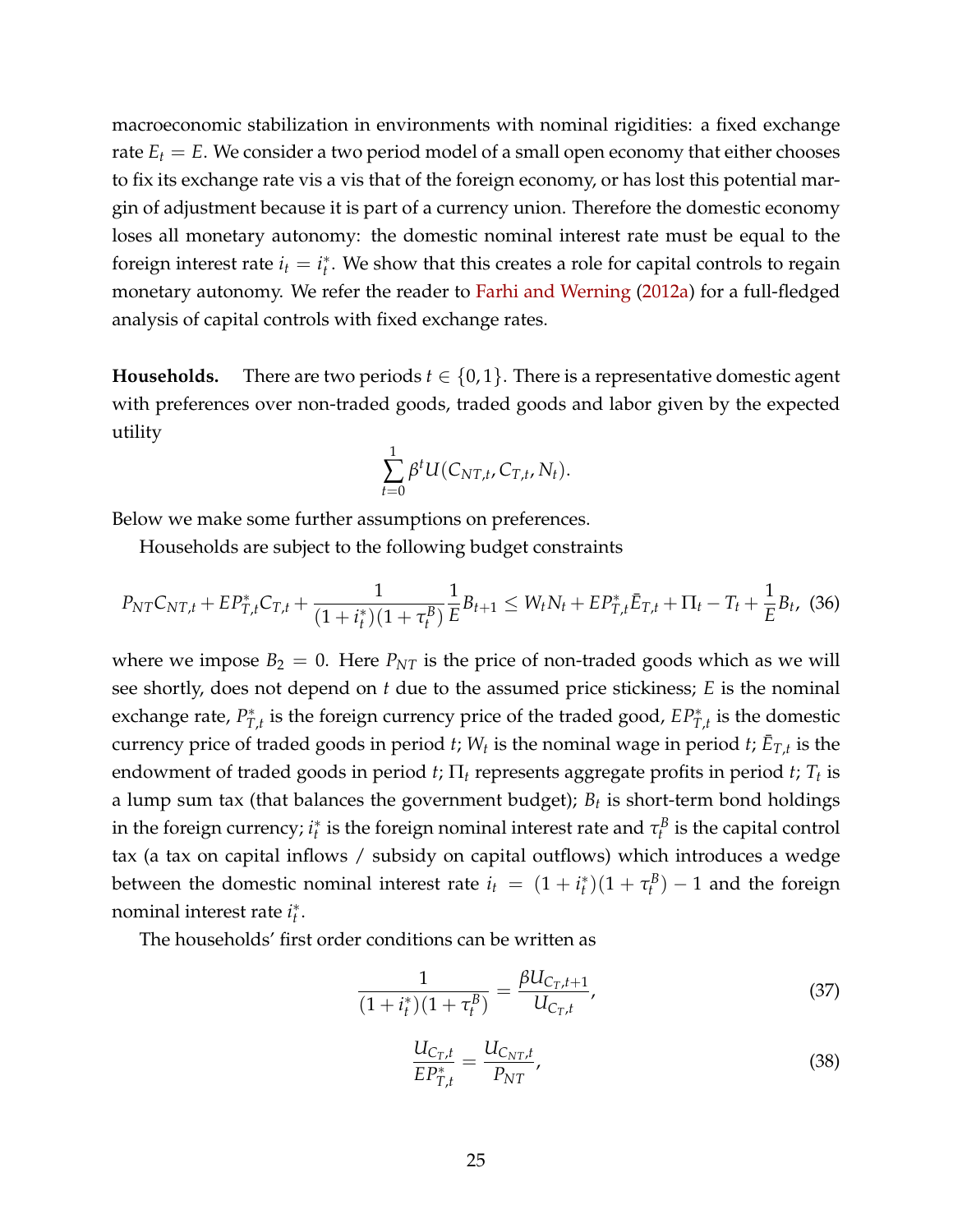and

<span id="page-25-1"></span>
$$
\frac{W_t}{P_{NT}} = \frac{-U_{N,t}}{U_{C_{NT},t}}.\tag{39}
$$

Firms. Firms are modeled exactly as in Section [3.2.](#page-16-1) The traded goods are traded competitively in international markets. The domestic agents have an endowment  $\bar{E}_t$  of these traded goods. Non-traded goods are produced in each country by competitive firms that combine a continuum of non-traded varieties indexed by using a constant returns to scale CES technology with elasticity of substitution *e*. Each variety is produced from labor by a monopolist using a linear technology with productivity *A<sup>t</sup>* .

Each monopolist hires labor in a competitive market with wage  $W_t$ , but pays  $W_t(1 +$ *τL*) net of a tax on labor. Monopolists must set prices once and for all in period 0 and cannot change them afterwards. The associated price setting conditions are symmetric across firms and given by

<span id="page-25-2"></span>
$$
P_{NT} = (1 + \tau_L) \frac{\epsilon}{\epsilon - 1} \frac{\sum_{t=0}^{1} \prod_{s=0}^{t-1} \frac{1}{(1 + i_s^*) (1 + \tau_s^B)} \frac{W_t}{A_t} C_{NT,t}}{\sum_{t=0}^{1} \prod_{s=0}^{t-1} \frac{1}{(1 + i_s^*) (1 + \tau_s^B)} C_{NT,t}}.
$$
(40)

**Government.** The government sets the tax on labor  $\tau_L$ , capital controls  $\tau_t^B$ , and in addition, it levies lump sum taxes *T<sup>t</sup>* in period *t* to balance its budget

$$
T_t + \tau_L W_t N_t - \frac{\tau_t^B}{1 + \tau_t^B} B_t = 0.
$$
\n
$$
(41)
$$

**Equilibrium.** An equilibrium takes as given the price of traded goods  $P_T^*$  $T_{,t}^{\ast}$ , the foreign nominal interest rate {*i* ∗ *t* } and the exchange rate *E*. It specifies consumption of traded and non-traded goods {*CT*,*<sup>t</sup>* , *CNT*,*t*}, labor supply {*Nt*}, bond holdings {*Bt*}, the price of nontraded goods  $P_{NT}$ , wages  $\{W_t\}$ , the labor taxes  $\tau_L$ , capital controls  $\{\tau_t^B\}$  such that households and firms maximize, the government's budget constraint is satisfied, and markets clear:

<span id="page-25-0"></span>
$$
C_{NT,t} = A_t N_t. \tag{42}
$$

These conditions imply that the market for traded goods clears.

The conditions for an equilibrium  $(36)$ – $(42)$  act as constraints on the planning problem we study next. However, exactly as in Section [3.1](#page-10-0) we can drop variables and constraints. Given quantities, equations [\(37\)](#page-24-1), [\(39\)](#page-25-1) and [\(40\)](#page-25-2) can be used to back out certain prices, wages and taxes. Since these variables do not affect welfare they can be dispensed with from our planning problem, along with all the equations except the condition that de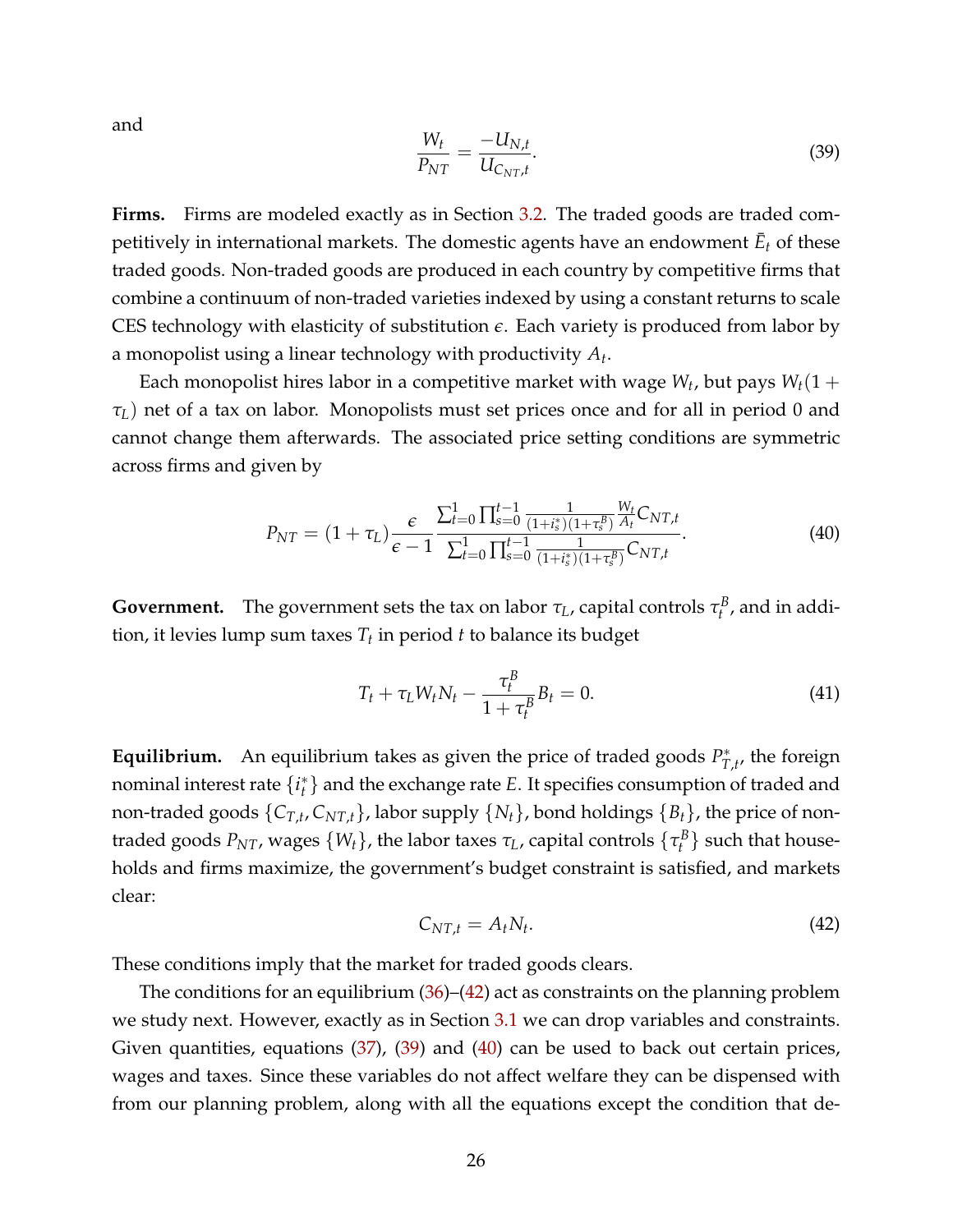termines agents' relative consumption of traded and non traded goods [\(38\)](#page-24-2), the market clearing condition [\(42\)](#page-25-0), and the country budget constraint for traded goods

<span id="page-26-0"></span>
$$
P_{T,0}^* \left[ C_{T,0} - \bar{E}_0 \right] + \frac{1}{1 + i_0^*} P_{T,1}^* \left[ C_{T,1} - \bar{E}_1 \right] \le 0 \tag{43}
$$

We summarize these arguments in the following proposition.

**Proposition 9** (Implementability)**.** *An allocation* {*CT*,*<sup>t</sup>* , *CNT*,*t*} *and* {*Nt*} *together with prices for non-traded goods* {*PNT*} *and capital controls* {*τ B t* }*, forms part of an equilibrium if and only if equations* [\(38\)](#page-24-2)*,* [\(42\)](#page-25-0)*,* [\(43\)](#page-26-0) *hold.*

As in Section [3.2,](#page-16-1) we assume that preferences over consumption goods are weakly separable from labor; and that preferences over consumption goods are homothetic.

**Planning problem.** We now solve the Ramsey problem of choosing the competitive equilibrium that maximizes the utility of domestic agents. We have the following planning problem

<span id="page-26-1"></span>
$$
\max \sum_{t=0}^{2} \beta^t V(C_{T,t}, \frac{E P_{T,t}^*}{P_{NT}})
$$
\n(44)

subject to

$$
P_{T,0}^*\left[C_{T,0}-\bar{E}_0\right]+\frac{1}{1+i_0^*}P_{T,1}^*\left[C_{T,1}-\bar{E}_1\right]\leq 0.
$$

We have

$$
V_{p,0}\frac{EP_{T,0}^*}{P_{NT}} + \beta V_{p,1}\frac{EP_{T,1}^*}{P_{NT}} = 0,
$$

which can be rewritten using Proposition [7](#page-21-1) as

$$
\alpha_{p,0}C_{T,0}U_{C_T,0}\tau_0+\beta\alpha_{p,1}C_{T,1}U_{C_T,1}\tau_1=0,
$$

where  $\tau_t$  is the labor wedge in period  $t.$  Taken together, these equations imply that  $\tau_0$  and *τ*<sup>1</sup> are of opposite signs, so that if the economy is experiencing a recession in period 0, then it is experiencing a boom in period 1 and vice versa.

We can also derive a condition that characterizes the optimal capital controls. Indeed, we have ∗

$$
\frac{\beta(1+i_0^*)\frac{P_{T,0}^*}{P_{T,1}^*}V_{C_T,1}}{V_{C_T,0}}=1,
$$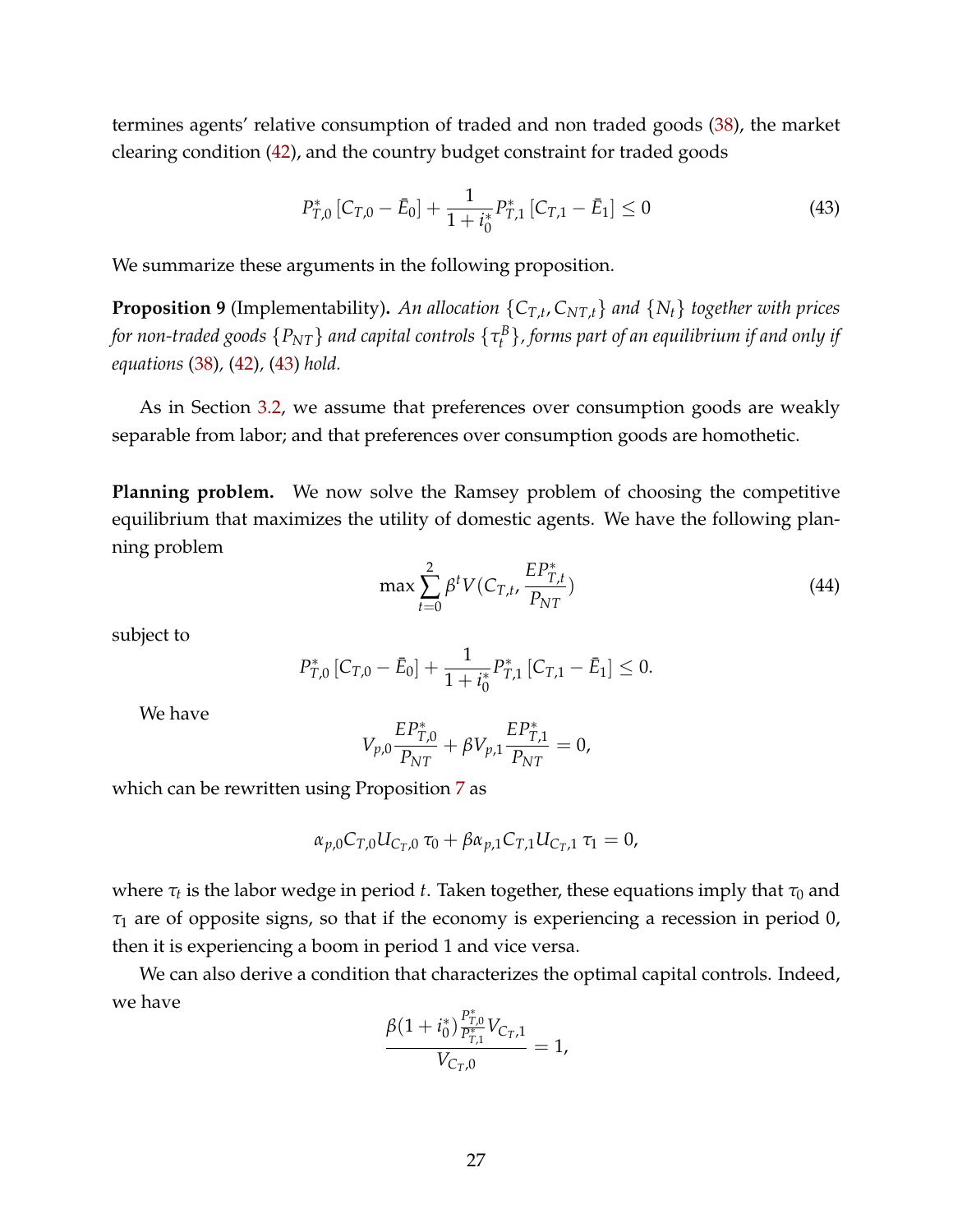or equivalently

$$
\frac{\beta(1+i_0^*)\frac{P_{T,0}^*}{P_{T,1}^*}U_{C_T,1}\left(1+\frac{\alpha_1}{p_1}\tau_1\right)}{U_{C_T,0}\left(1+\frac{\alpha_0}{p_0}\tau_0\right)}=1,
$$

implying that capital controls should be given by

$$
1+\tau_0^B=\frac{1+\frac{\alpha_1}{p_1}\tau_1}{1+\frac{\alpha_0}{p_0}\tau_0}.
$$

Suppose for example that the economy is in a boom in period  $0 \, (\tau_0 < 0)$  and a recession in period 1 ( $\tau_1 > 0$ ). Then the optimal tax on capital inflows / subsidy on capital outflows is positive  $\tau_0^B > 0$ . Doing so reduces spending on non-traded goods by domestic agents in period 0, when the economy is in a boom, and increases it in period 1, when the economy is in a recession. These stabilization benefits are not internalized by private agents—hence the need for government intervention.

We summarize these results in the following proposition.

**Proposition 10.** *Consider the planning problem* [\(44\)](#page-26-1)*. Then at the optimum, the labor wedges are such that τ*<sup>0</sup> *and τ*<sup>1</sup> *are of opposite signs. The optimal tax on capital inflows / subsidy on capital outflows is given by*

$$
1+\tau_0^{\text{B}}=\frac{1+\frac{\alpha_1}{p_1}\tau_1}{1+\frac{\alpha_0}{p_0}\tau_0}.
$$

The planning problem [\(44\)](#page-26-1) can be seen as a particular case of the one studied in Section [2.](#page-4-1) The mapping is as follows. There are two states. The first state corresponds to period 0, and the second state to period 1. In the first state, the commodities are the different varieties of the non-traded good, the traded good and labor in period 0. In the second state, the commodities are the different varieties of the non-traded good, the traded good and labor in period 2. The possibility of trading the traded good intertemporally at given international prices is modeled as part of the technological constraint. The constraint on prices is that the price of each variety of non-traded good must be the same in all periods (in the domestic numeraire), and the requirement that price of the traded good (in the domestic numeraire) be given by  $P_{T,t} = EP_{T,t}^*$  in every period. Proposition [8](#page-23-0) can then be seen as an application of Proposition [2.](#page-8-2)

#### **3.4 Fiscal Unions**

In Section [3.3,](#page-23-1) we showed that in a small open economy with a fixed exchange rate, it may be desirable to use capital controls to affect private saving and borrowing decisions. In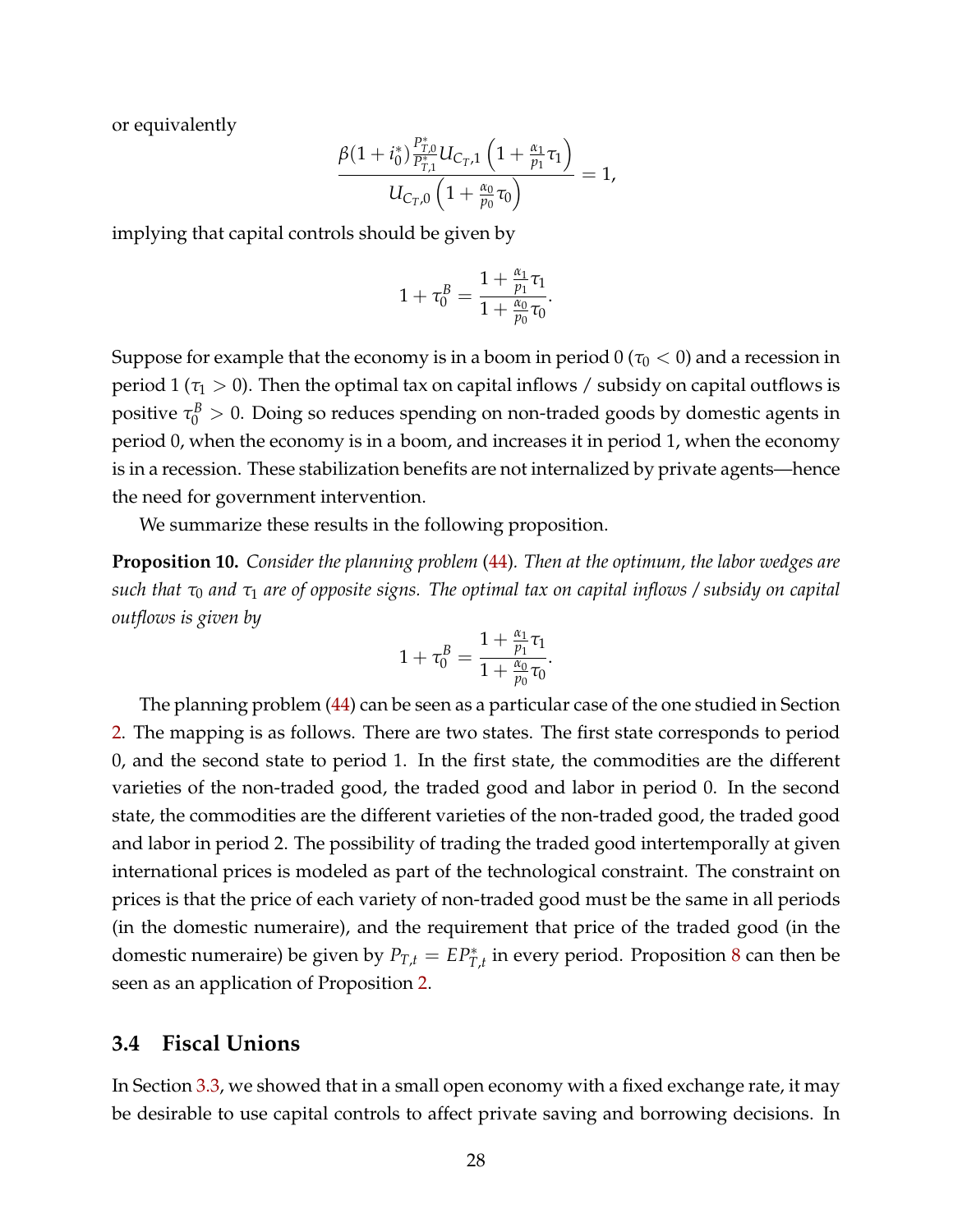this section, we consider the related issue of risk-sharing decisions. We consider a model similar to that in Section [3.3.](#page-23-1) There are two important differences. First, we consider an economy with two states of the world but only one period. Second, we assume that private markets for risk sharing across states are inexistent. We think this difference captures a realistic feature of the world: that financial markets offer better opportunities for shifting wealth over time than across states of the world. In this context, governments can improve risk-sharing by arranging for state-contingent transfers from and towards their foreign counterparts and passing them through to domestic agents using lump-sum taxes and rebates. Importantly, we show that with a fixed exchange rates, these transfers should go beyond replicating the complete-markets solution. This leads to a theory of fiscal unions with a special role for currency unions. We refer the reader to [Farhi and](#page-33-4) [Werning](#page-33-4) [\(2012b\)](#page-33-4) for a full-fledged analysis.

**Households and firms.** There are two periods  $s \in \{H, L\}$  with respective probabilities  $\pi(s)$ . Goods are modeled exactly as in Section [3.2.](#page-16-1) The traded goods are traded competitively in international markets. The domestic agents have an endowment  $\bar{E}_{s}$  of these traded goods in each state *s*. Non-traded goods are produced in each country by competitive firms that combine a continuum of non-traded varieties indexed by using a constant returns to scale CES technology with elasticity of substitution *e*. Each variety is produced from labor by a monopolist using a linear technology with productivity *A<sup>s</sup>* . Each monopolist hires labor in a competitive market with wage  $W_s$ , but pays  $W_s(1+\tau_L)$  net of a tax on labor. Monopolists must set prices once and for all before the realization of the state *s* and cannot change them afterwards. We split the representative agent into a continuum of households  $j \in [0, 1]$ . Household *j* is assumed to own the firm of variety *j*.

Households *j* maximizes utility

$$
\sum_{s\in\{H,L\}} U(C_{NT,s},C_{T,s},N_s)\pi_s.
$$

by choosing  $\{C_{T,s}, C_{NT,s}, N_s\}$  and the prices set by its own firm  $P^j_{NT}$ , taking aggregate prices and wages  $\{P_{T,s}, P_{NT}, W_s\}$  and aggregate demand  $\{\bar{\mathcal{C}}_{NT,s}\}$  as given, subject to

<span id="page-28-0"></span>
$$
P_{NT}C_{NT,s} + EP_{T,s}^{*}C_{T,s} \le W_s N_s + EP_{T,s}^{*}\bar{E}_{T,s} + \Pi_s^j + T_s, \tag{45}
$$

where

$$
\Pi_s^j = \left( P_{NT}^j - \frac{1 + \tau_L}{A_s} W_s \right) \bar{C}_{NT,s} \left( \frac{P_{NT}^j}{P_{NT}} \right)^{-\varepsilon},
$$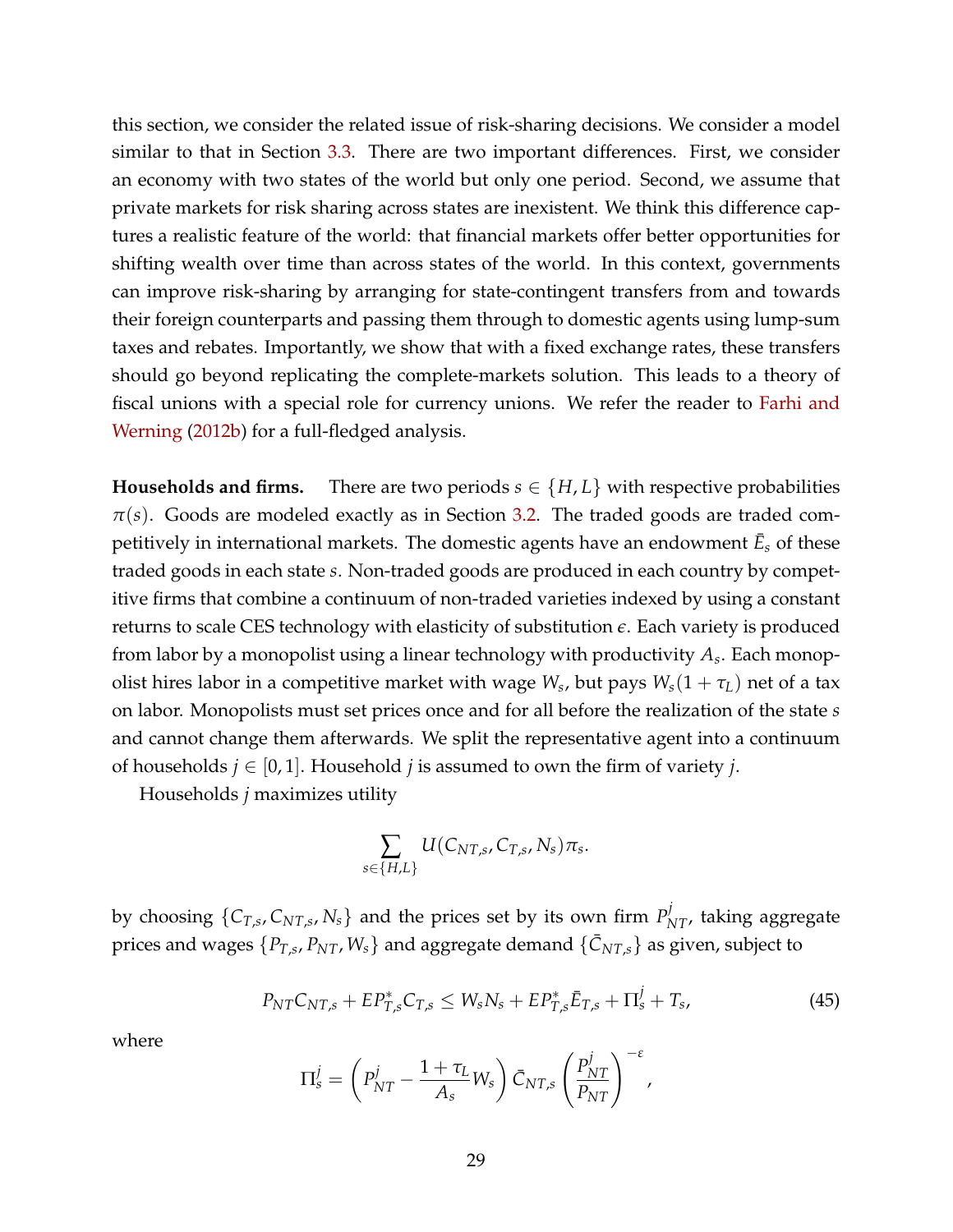are the profits of the firm producing variety *j*. The corresponding first-order conditions are symmetric across *j* and given by

<span id="page-29-0"></span>
$$
\frac{U_{C_T,s}}{EP_{T,s}^*} = \frac{U_{C_{NT},s}}{P_{NT}},\tag{46}
$$

<span id="page-29-1"></span>
$$
-\frac{U_{N,s}}{W_s} = \frac{U_{C_{NT},s}}{P_{NT}},\tag{47}
$$

and the price setting condition

<span id="page-29-2"></span>
$$
P_{NT} = (1 + \tau_L) \frac{\varepsilon}{\varepsilon - 1} \frac{\sum_{s \in \{H, L\}} \frac{U_{C_{T,s}}}{P_{T,s}} \frac{W_s}{A_s} \bar{C}_{NT,s} \pi_s}{\sum_{s \in \{H, L\}} \frac{U_{C_{T,s}}}{P_{T,s}} \bar{C}_{NT,s} \pi_s}.
$$
(48)

Of course, in equilibrium we impose the consistency condition that  $\bar{C}_{NT,s} = C_{NT,s}$  for all *s*.

**Government.** The government budget constraint is

<span id="page-29-3"></span>
$$
T_s = \tau_L W_s N_s + \hat{T}_s, \tag{49}
$$

with

<span id="page-29-4"></span>
$$
\sum \pi_s Q_s \hat{T}_s \leq 0,\tag{50}
$$

where *Q<sup>s</sup>* are the state prices encoding the terms at which the government can transfer wealth from one state to the other by trading with their foreign counterparts.

**Equilibrium.** We can now define an equilibrium with incomplete markets. An equilibrium specifies quantities  $\{C_{T,s}, C_{NT,s}, N_s\}$ , prices and wages  $\{EP^*_{T,s}, P_{NT}, W_s\}$ , taxes  $\{\tau_L, T_s\}$  and international fiscal transfers  $\{\hat{T}_s\}$  such that households and firms maximize, the government's budget constraint is satisfied, and markets clear

<span id="page-29-5"></span>
$$
C_{NT,s} = A_s N_s. \tag{51}
$$

More formally, the conditions for an equilibrium are given by  $(46)$ ,  $(47)$ ,  $(45)$ ,  $(48)$  with  $\bar{C}_s = C_s$ , [\(49\)](#page-29-3), [\(50\)](#page-29-4), and [\(51\)](#page-29-5).

As in the complete markets implementation, we can drop variables and constraints as follows. Given quantities, equations [\(47\)](#page-29-1) and [\(48\)](#page-29-2) can be used to back out certain prices, wages and taxes. Since these variables do not enter the welfare function they can be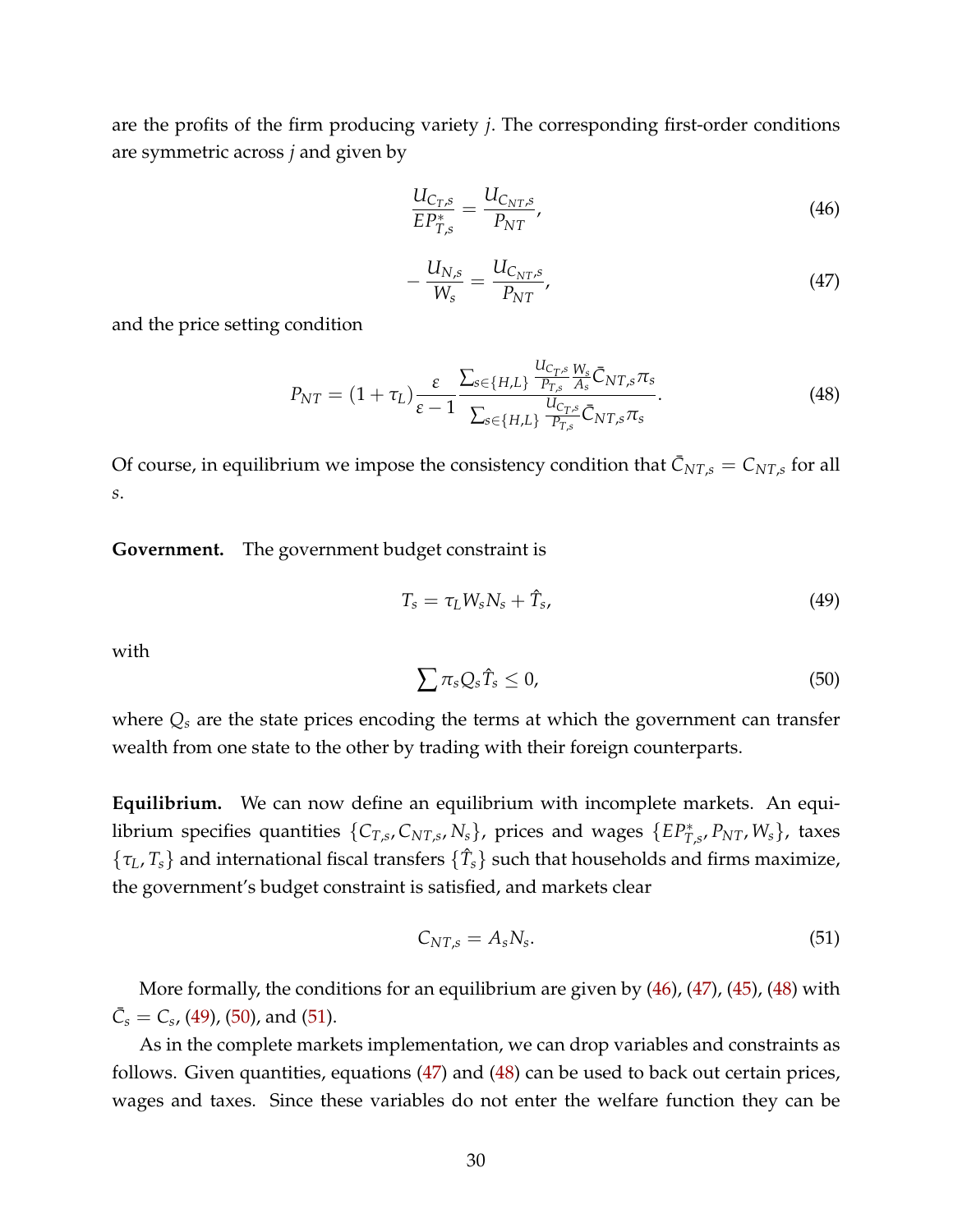dispensed with from our planning problem, along with equations [\(47\)](#page-29-1), [\(45\)](#page-28-0), [\(48\)](#page-29-2), [\(49\)](#page-29-3), [\(50\)](#page-29-4) as long as we impose the country budget constraint

<span id="page-30-0"></span>
$$
\sum_{s \in \{H,L\}} \pi_s Q_s E P_{T,s}^* C_{T,s} \le \sum_{s \in \{H,L\}} \pi_s Q_s E P_{T,s}^* \bar{E}_s. \tag{52}
$$

We summarize these arguments in the following proposition.

**Proposition 11** (Implementability). An allocation  $\{C_{T,s}, C_{NT,s}, N_s\}$  together with prices  $\{EP^*_{T,s}, P_{NT}\}$ *form part of an equilibrium with incomplete markets if and only if equations* [\(46\)](#page-29-0)*,* [\(51\)](#page-29-5) *and* [\(52\)](#page-30-0) *hold.*

As in Section [3.2,](#page-16-1) we assume that preferences over consumption goods are weakly separable from labor; and that preferences over consumption goods are homothetic.

**Planning problem.** We now solve the Ramsey problem of choosing the competitive equilibrium that maximizes the utility of domestic agents. We have the following planning problem

<span id="page-30-1"></span>
$$
\max \sum_{s \in \{H, L\}} \pi_s V \left( C_{T, s}, \frac{P_{T, s}}{P_{NT}} \right) \tag{53}
$$

subject to

$$
\sum_{s\in\{H,L\}}\pi_s Q_s EP^*_{T,s}C_{T,s}\leq \sum_{s\in\{H,L\}}\pi_s Q_s EP^*_{T,s}\bar{E}_s.
$$

Using Proposition [7,](#page-21-1) we can transform the first order conditions as follows. First, we get a condition

$$
\sum_{s\in\{H,L\}}\alpha_{p,s}C_{T,s}U_{C_T,0}\,\tau_0=0,
$$

where *τ<sup>s</sup>* is the labor wedge in state *s*. Taken together, these equations imply that *τ<sup>H</sup>* and *τ<sup>L</sup>* are of opposite signs, so that if the economy is experiencing a recession in state *L*, then it is experiencing a boom in state *H* and vice versa.

We can also derive a condition that characterizes the optimal capital controls. Indeed, we have

$$
\frac{Q_{L}P_{T,L}^{*}}{Q_{H}P_{T,H}^{*}}\frac{V_{C_{T},H}}{V_{C_{T},L}}=1,
$$

or equivalently

$$
\frac{Q_{L}P_{T,L}^{*}}{Q_{H}P_{T,H}^{*}}\frac{U_{C_{T},H}\left(1+\frac{\alpha_{H}}{p_{H}}\tau_{H}\right)}{U_{C_{T},L}\left(1+\frac{\alpha_{L}}{p_{L}}\tau_{L}\right)}=1.
$$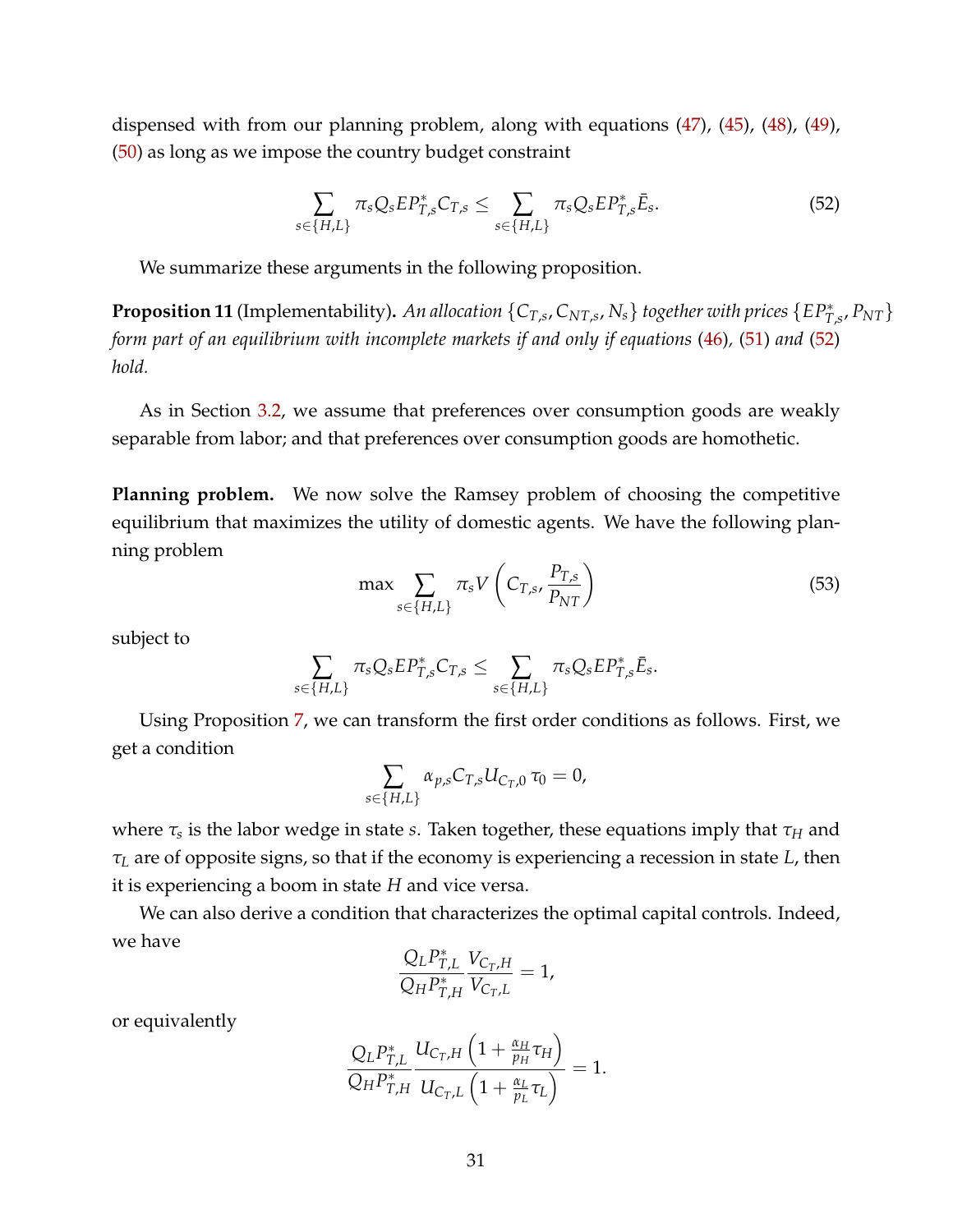International transfers are then simply given by  $\hat{T}_s = P_{T,s}(C_{T,s} - \bar{E}_{T,s})$ . Suppose for example that the economy is in a boom in state *H* ( $\tau_H$  < 0) and a recession in state *L* ( $\tau_L$  > 0). Then international fiscal transfers from foreign should be tilted towards state *L*. Doing so reduces spending on non-traded goods by domestic agents in state *H*, when the economy is in a boom, and increases it in state *L*, when the economy is in a recession. These stabilization benefits are not internalized by private agents—hence the need for the government to go beyond replicating the complete markets solution (if agents had access to complete markets to share risk with state prices *Q<sup>s</sup>* in state *s*), which would entail

$$
\frac{Q_{L}P_{T,L}^{*}}{Q_{H}P_{T,H}^{*}}\frac{U_{C_{T},H}}{U_{C_{T},L}}=1.
$$

Indeed, there exists an alternative implementation where agents have access to complete markets but states prices  $\frac{Q_s}{1+\tau_s^D}$  are distorted by portfolio taxes

$$
\tau_s^D = \frac{\alpha_s}{p_s} \tau_s.
$$

We summarize these results in the following proposition.

**Proposition 12.** *Consider the planning problem* [\(53\)](#page-30-1)*. Then at the optimum, the labor wedges are such that τ<sup>H</sup> and τ<sup>L</sup> are of opposite signs. International fiscal transfers impose implicit portfolio taxes given by*

$$
\tau_s^D = \frac{\alpha_s}{p_s} \tau_s.
$$

The planning problem [\(53\)](#page-30-1) can be seen as a particular case of the one studied in Section [2.](#page-4-1) The mapping is as follows. There are two states. The first state corresponds to state *L*, and the second state to state *H*. In the first state, the commodities are the different varieties of the non-traded good, the traded good and labor in state *L*. In the second state, the commodities are the different varieties of the non-traded good, the traded good and labor in state *H*. The possibility of trading the traded good intertemporally at given international prices is modeled as part of the technological constraint. The constraint on prices is that the price of each variety of non-traded good must be the same in all periods (in the domestic numeraire), and the requirement that price of the traded good (in the domestic numeraire) be given by  $P_{T,t} = EP_{T,t}^*$  in every period. Proposition [8](#page-23-0) can then be seen as an application of Proposition [2.](#page-8-2)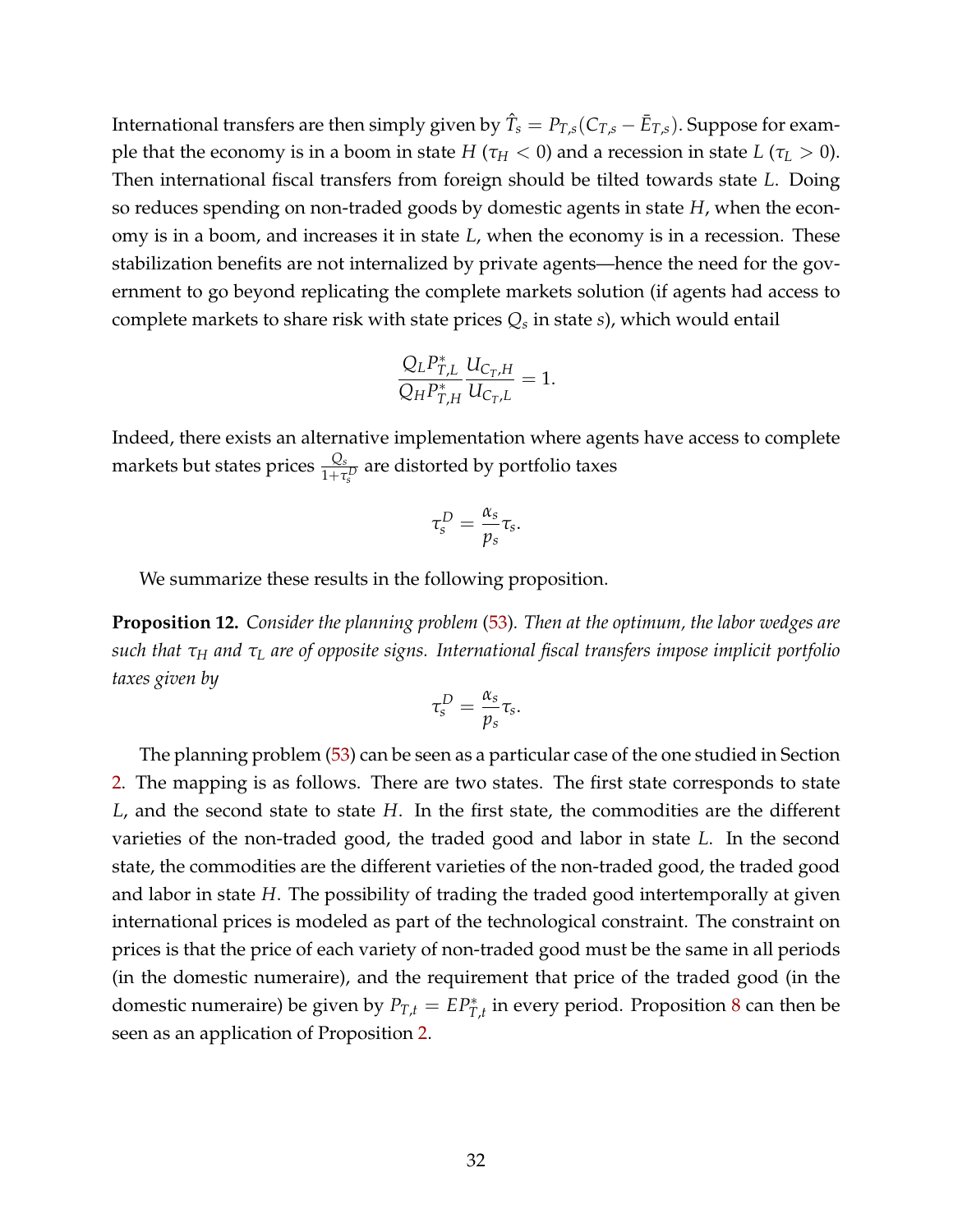## **A Appendix**

## **A.1 Proof of Proposition [1](#page-7-1)**

We use

$$
\sum_{j\in J_s} P_{j,s} X_{I,j,s}^i = 1,
$$

to get for any  $\lambda_s$ 

$$
\lambda^i V^i_{I,s} = \left[ \sum_{j \in J_s} \left( \mu F_{j,s} - \lambda_s P_{j,s} \right) X^i_{I,j,s} + \lambda_s \right],
$$

and in particular for  $\lambda_s = \frac{\mu F_{j^*(s),s}}{P_{j^*(s),s}}$  $\frac{P_{f^*(s),s}}{P_{f^*(s),s}}$ , we get

$$
\lambda^{i}V_{I,s}^{i} = \frac{\mu F_{j^{*}(s),s}}{P_{j^{*}(s),s}} \left[ \sum_{j \in J_s} \left( P_{j^{*}(s),s} \frac{\mu F_{j,s}}{\mu F_{j^{*}(s),s}} - P_{j,s} \right) X_{I,j,s}^{i} + 1 \right].
$$

We can re-express this as

$$
\lambda^{i}V_{I,s}^{i} = \frac{\mu F_{j^{*}(s),s}}{P_{j^{*}(s),s}} \left[1 - \sum_{j \in J_s} \frac{P_{j,s} X_{j,s}^{i}}{I_s^{i}} \frac{I_s^{i} X_{I,j,s}^{i}}{X_{j,s}^{i}} \tau_{j,s}\right].
$$

We use

$$
V_{P_{k},s}^{i} = -X_{k,s}^{i} V_{I,s}^{i},
$$
  
\n
$$
S_{k,j,s}^{i} = X_{P_{k},j,s}^{i} + X_{k,s}^{i} X_{I,j,s}^{i},
$$
  
\n
$$
\sum_{j \in J_{s}} P_{j,s} X_{P_{k},j,s}^{i} + X_{k,s}^{i} = 0,
$$
  
\n
$$
\sum_{j \in J_{s}} P_{j,s} X_{I,j,s}^{i} = 1,
$$

to get

$$
-\nu \cdot \Gamma_{k,s} = \sum_{i \in I} \sum_{j \in J_s} \mu F_{j,s} \left[ X_{P_k,j,s}^i + X_{k,s}^i X_{I,j,s}^i \right],
$$

$$
- \nu \cdot \Gamma_{k,s} = \sum_{i \in I} \sum_{j \in J_s} (\mu F_{j,s} - \lambda_s P_{j,s}) \left[ X_{P_{k,j,s}}^i + X_{k,s}^i X_{I,j,s}^i \right] - \sum_{i \in I} \lambda_s X_{k,s}^i + \sum_{i \in I} \sum_{j \in J_s} \lambda_s P_{j,s} X_{k,s}^i X_{I,j,s}^i
$$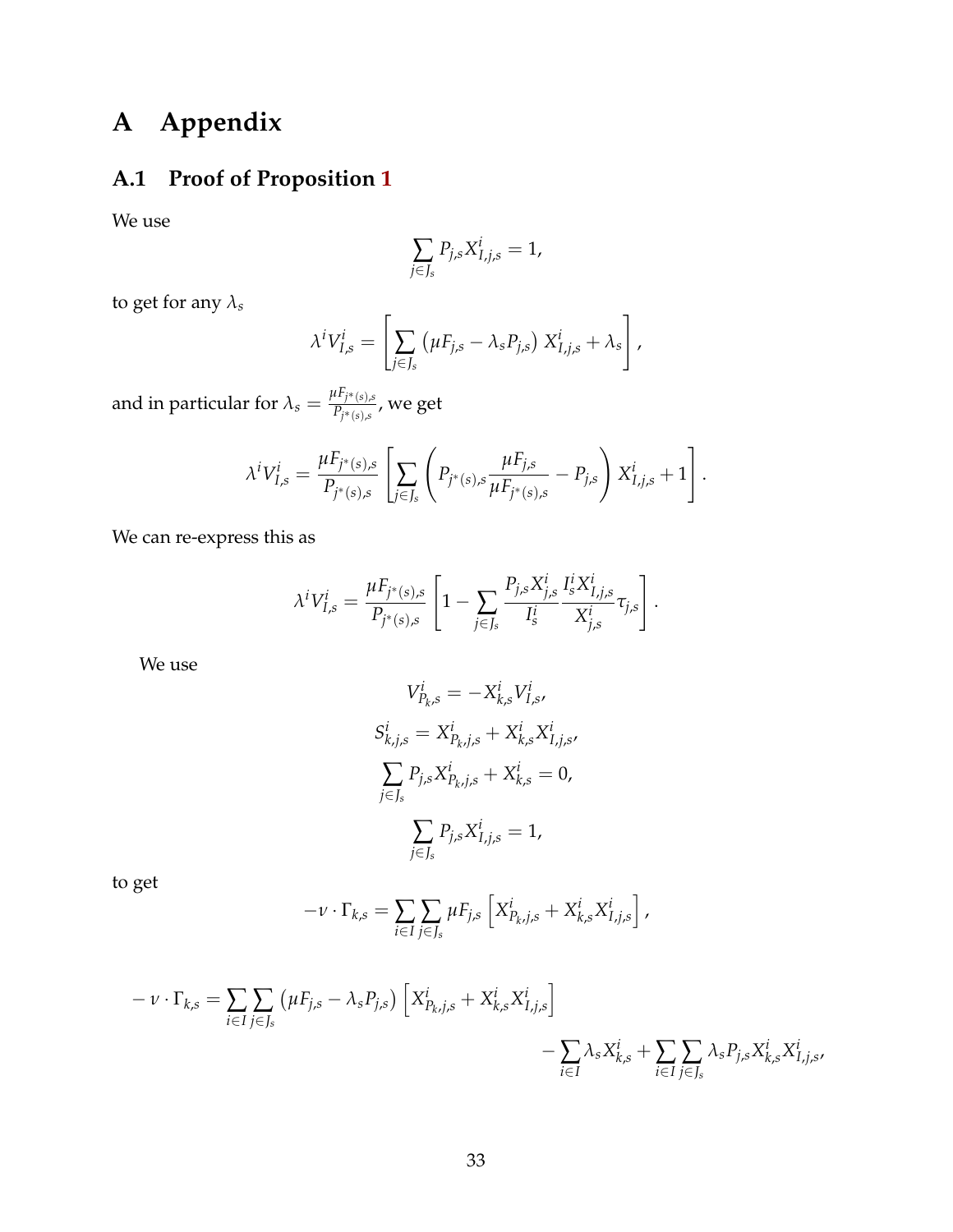$$
- \nu \cdot \Gamma_{k,s} = \sum_{i \in I} \frac{\mu F_{j^*(s),s}}{P_{j^*(s),s}} \sum_{j \in J_s} \left( P_{j^*(s),s} \frac{\mu F_{j,s}}{\mu F_{0,s}} - P_{j,s} \right) \left[ X_{P_k,j,s}^i + X_{k,s}^i X_{I,j,s}^i \right] - \sum_{i \in I} \frac{\mu F_{j^*(s),s}}{P_{j^*(s),s}} X_{k,s}^i + \sum_{i \in I} \sum_{j \in J_s} \frac{\mu F_{j^*(s),s}}{P_{j^*(s),s}} P_{j,s} X_{k,s}^i X_{I,j,s}^i
$$

and finally

$$
-\nu \cdot \Gamma_{k,s} = -\sum_{i \in I} \frac{F_{j^*(s),s}}{P_{j^*(s),s}} \sum_{j \in J_s} P_{j,s} \tau_{j,s} S_{k,j,s}^i.
$$

Summing up, we have

$$
\lambda^{i}V_{I,s}^{i} = \frac{\mu F_{j^{*}(s),s}}{P_{j^{*}(s),s}} \left[1 - \sum_{j \in J_s} \frac{P_{j,s}X_{j,s}^{i}}{I_s^{i}} \frac{I_s^{i}X_{I,j,s}^{i}}{X_{j,s}^{i}} \tau_{j,s}\right],
$$
  

$$
\nu \cdot \Gamma_{k,s} = \sum_{i \in I} \frac{\mu F_{j^{*}(s),s}}{P_{j^{*}(s),s}} \sum_{j \in J_s} P_{j,s} \tau_{j,s} S_{k,j,s}^{i}.
$$

### **References**

- <span id="page-33-1"></span>**Barro, Robert J and Herschel I Grossman**, "A General Disequilibrium Model of Income and Employment," *American Economic Review*, March 1971, *61* (1), 82–93.
- <span id="page-33-5"></span>**Diamond, Peter A and James A Mirrlees**, "Optimal Taxation and Public Production: I– Production Efficiency," *American Economic Review*, March 1971, *61* (1), 8–27.
- <span id="page-33-2"></span>**Eggertsson, Gauti B. and Paul Krugman**, "Debt, Deleveraging, and the Liquidity Trap: A Fisher-Minsky-Koo Approach," *The Quarterly Journal of Economics*, 2012, *127* (3), 1469– 1513.
- <span id="page-33-3"></span>**Farhi, Emmanuel and Ivan Werning**, "Dealing with the Trilemma: Optimal Capital Controls with Fixed Exchange Rates," NBER Working Papers 18199, National Bureau of Economic Research, Inc June 2012.
- <span id="page-33-4"></span> $\mu$  and  $\mu$ , "Fiscal Unions," NBER Working Papers 18280, National Bureau of Economic Research, Inc June 2012.
- <span id="page-33-0"></span>**Friedman, Milton**, "The Case for Flexible Exchange Rates," in "Essays in Positive Economics," University of Chicago Press, 1953, pp. 157–203.